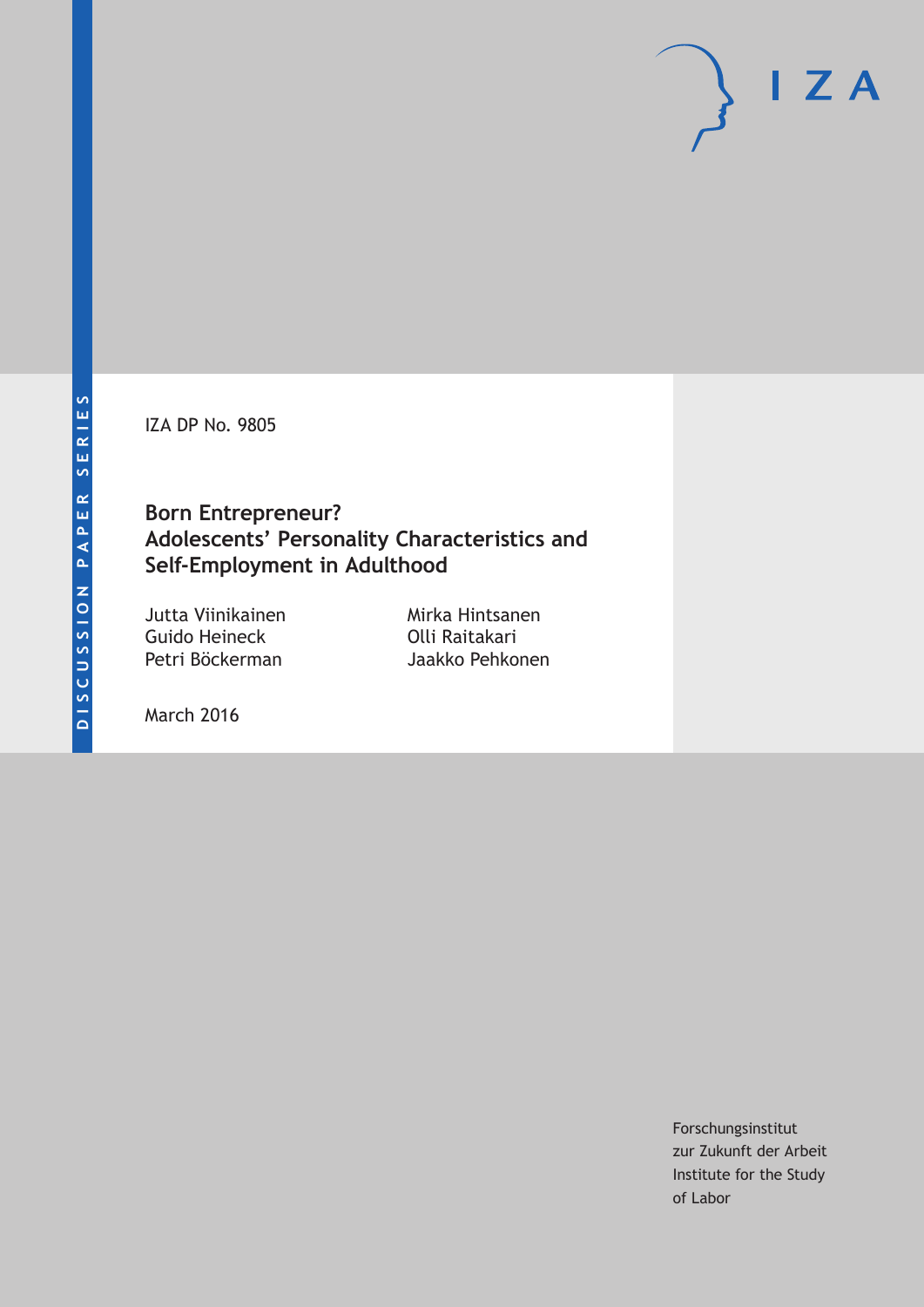# **Born Entrepreneur? Adolescents' Personality Characteristics and Self-Employment in Adulthood**

### **Jutta Viinikainen**

*Jyväskylä University School of Business and Economics* 

## **Guido Heineck**

*University of Bamberg and IZA* 

# **Petri Böckerman**

*Turku School of Economics, Labour Institute for Economic Research and IZA* 

### **Mirka Hintsanen**

*University of Oulu* 

# **Olli Raitakari**

*CAPC, University of Turku and Turku University Hospital* 

### **Jaakko Pehkonen**

*Jyväskylä University School of Business and Economics*

### Discussion Paper No. 9805 March 2016

IZA

P.O. Box 7240 53072 Bonn **Germany** 

Phone: +49-228-3894-0 Fax: +49-228-3894-180 E-mail: iza@iza.org

Any opinions expressed here are those of the author(s) and not those of IZA. Research published in this series may include views on policy, but the institute itself takes no institutional policy positions. The IZA research network is committed to the IZA Guiding Principles of Research Integrity.

The Institute for the Study of Labor (IZA) in Bonn is a local and virtual international research center and a place of communication between science, politics and business. IZA is an independent nonprofit organization supported by Deutsche Post Foundation. The center is associated with the University of Bonn and offers a stimulating research environment through its international network, workshops and conferences, data service, project support, research visits and doctoral program. IZA engages in (i) original and internationally competitive research in all fields of labor economics, (ii) development of policy concepts, and (iii) dissemination of research results and concepts to the interested public.

IZA Discussion Papers often represent preliminary work and are circulated to encourage discussion. Citation of such a paper should account for its provisional character. A revised version may be available directly from the author.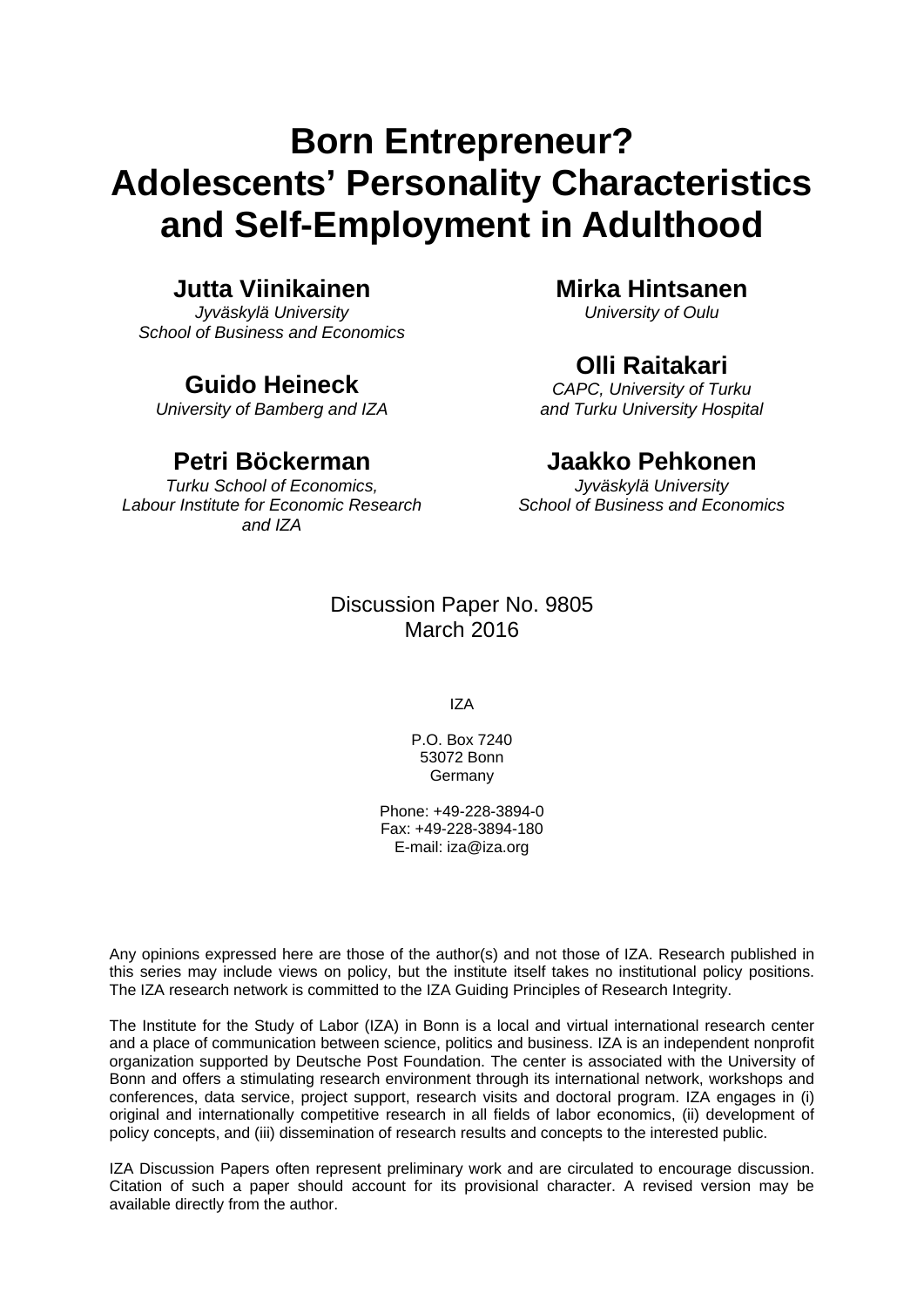IZA Discussion Paper No. 9805 March 2016

# **ABSTRACT**

# **Born Entrepreneur? Adolescents' Personality Characteristics and Self-Employment in Adulthood**

Is there an entrepreneurial personality and does it appear early in life? We provide a new answer on this question by using the so-called Type A behavior traits (Aggression, Leadership, Responsibility, and Eagerness-Energy), measured in childhood and adolescence, and examining their relationship to self-employment propensity in adulthood. Using data from the Young Finns Study linked to the Finnish Longitudinal Employer-Employee Data and the Longitudinal Population Census of Statistics, our results show that the early-life Leadership-dimension is significantly associated with a higher likelihood 1) of becoming self-employed later in life and 2) of being more successful as an entrepreneur, as approximated by sales. Our results also reinforce the prior evidence on the intergenerational transmission of entrepreneurship.

JEL Classification: L26

Keywords: Type A behavior, personality, self-employment, entrepreneurship, intergenerational transmission of entrepreneurship

Corresponding author:

Guido Heineck University of Bamberg Department of Economics Feldkirchenstr. 21 D-96045 Bamberg Germany E-mail: guido.heineck@uni-bamberg.de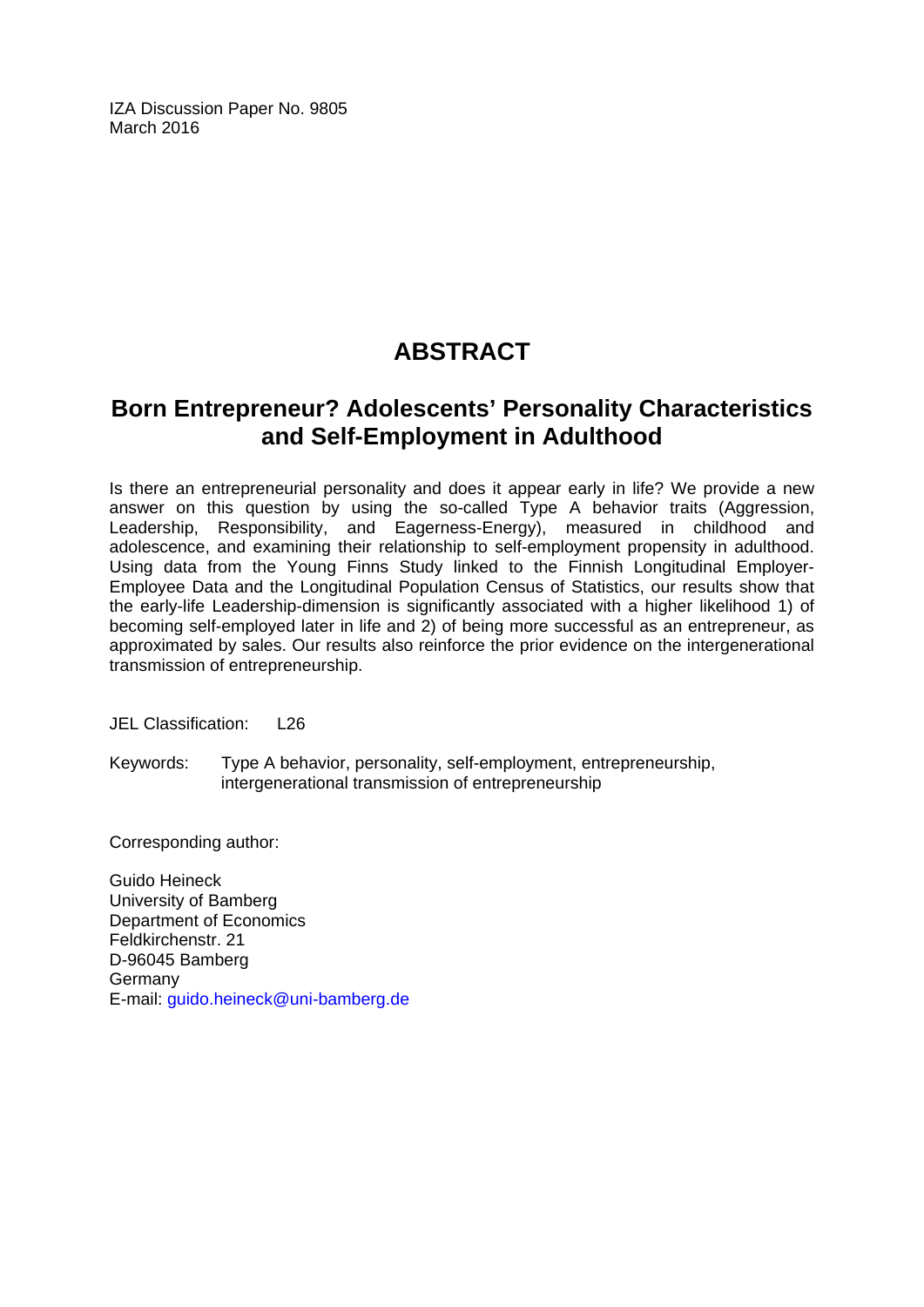#### 1. Introduction

Entrepreneurs exploit new technological breakthroughs (Holmes and Schmitz, 1990), commercialize innovations (Braunerhjelm et al. 2010), drive technological change (Schumpeter 1934) and therefore promote economic growth. However, not all entrepreneurship can be characterized by innovation and exploitation of new profitable opportunities (Baumol 1990). Some entrepreneurs are passive followers or overly optimistic gamblers or individuals for whom entrepreneurship may be an alternative to uncertain labor market prospects and unemployment (Santarelli and Vivarelli 2007). In such a case, the business success might be weak, and entrepreneurship would not have the desirable positive effects on economic growth. It is therefore crucial to understand who becomes a successful entrepreneur in order to develop adequate policies that support individuals who pursue successful entrepreneurial careers.

Entrepreneurship requires financial, social and human capital which constitutes the stock of entrepreneurial capital (Blumberg and Pfann 2015). Because individuals differ in their stock of entrepreneurial capital, the probability to become and reach success as an entrepreneur varies between individuals. The differences in entrepreneurial capital may stem from various sources (Blumberg and Pfann 2015), such as personality characteristics, which are considered as an essential element of human capital (Mueller and Plug 2006). As a part of human capital, personality characteristics may affect an individual's productivity and, therefore, entrepreneurial ability. Personality characteristics may further affect individuals' entrepreneurial intentions and success through motivation. As Barrick, Mount and Li (2013) suggest, differences in personality drive individuals to pursue higher order implicit goals (communion, status, autonomy and achievement) to a greater or lesser extent. Because the possibility to achieve these goals may vary between entrepreneurs and salary earners, the attractiveness of an entrepreneurial career may vary between individuals.

Previous literature in psychology and economics shows that personality characteristics and risk attitudes are related to individuals' propensity of becoming and experiencing success as an entrepreneur (for meta-analyses see Brandstätter 2011; Frese and Gielnik 2014; Rauch and Frese 2007; Zhao and Seibert 2006; for the relationship between risk attitudes and entrepreneurship see Caliendo et al. 2009, 2010). This may be true because personality characteristics, as an additional aspect of entrepreneurial capital, can be seen as skills that contribute to the entrepreneurial process or, as aforementioned, as characteristics that influence the attractiveness of an entrepreneurial career for an individual by establishing possibilities to aspire for higher order goals (Barrick et al. 2013).

In addition to personality characteristics another potential source of entrepreneurial capital is family background. Particularly the role of self-employed parents on entrepreneurial capital may be substantial because in addition to providing financial assets or an opportunity to take over the family business, successful self-employed parents may transfer self-employment specific skills to their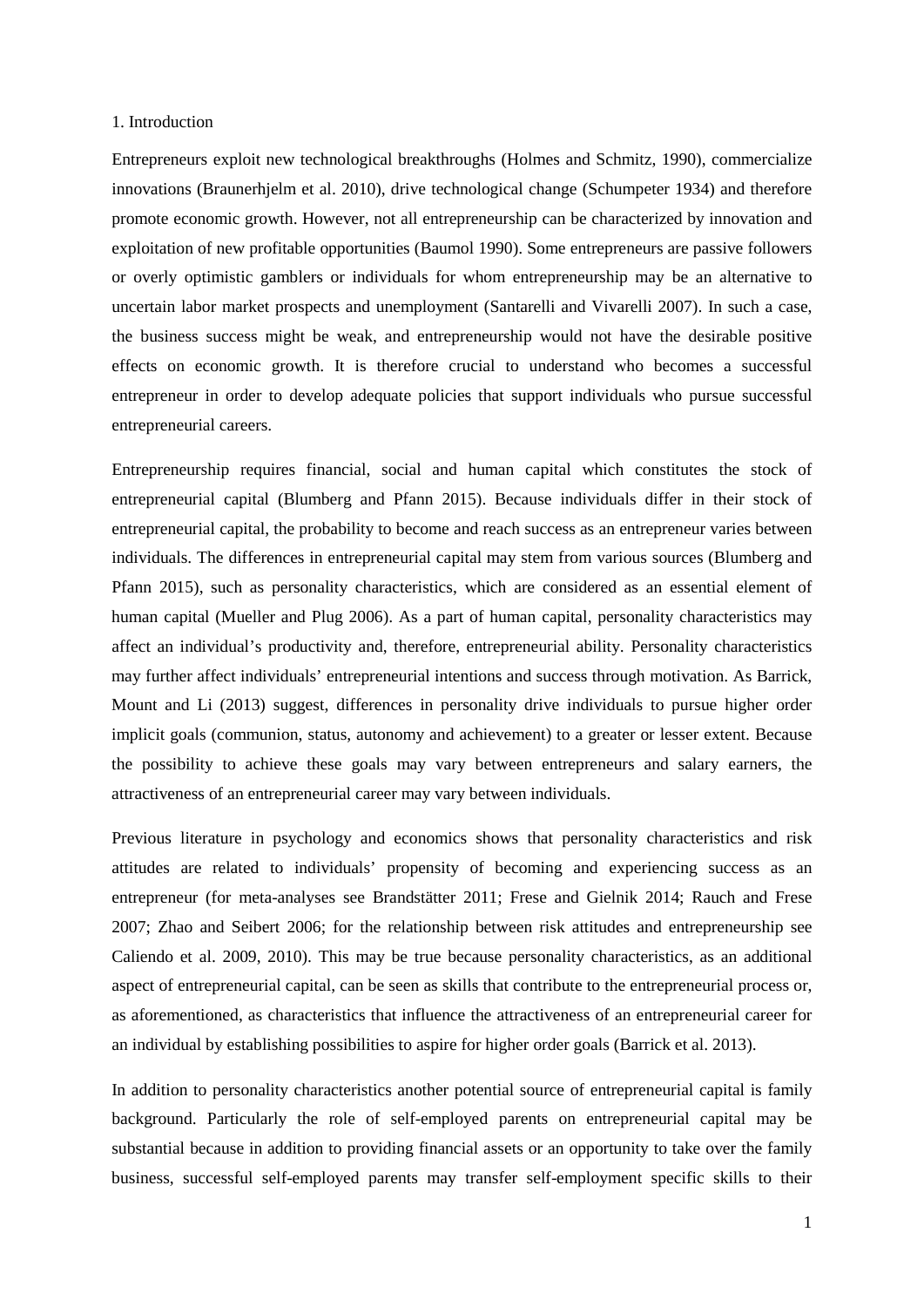offspring (Lindquist et al. 2015). Consistent with this perspective, earlier empirical literature has identified parental self-employment as a predictor for self-employment of their offspring (see e.g., Colombier and Masclet 2008; Lindquist et al. 2015).

Given this evidence, it is interesting to examine whether such a personality-based propensity towards entrepreneurship can be identified early in life, i.e., before labor market entry, and whether intergenerational aspects, such as parental preferences for entrepreneurship, might establish norms to which children adhere. We thus add to the literature by examining the so-called Type A behavioral characteristics – Aggression, Leadership, Responsibility and Eagerness-Energy – psychological constructs that have not been explored before in this context, and how these characteristics are related to the entrepreneurial process. Another contribution is that we explore personality characteristics that were measured in childhood and adolescence and exploit a longitudinal research design to examine whether pre-market characteristics are related to the propensity of becoming and succeeding as an entrepreneur over a 20-year period.

#### 2. Personality characteristics and entrepreneurship

The link between individuals' characteristics and their entrepreneurial propensity can be framed within a concept from organizational psychology, the so-called RIASEC vocational personality model as introduced by Holland ([1](#page-4-0)985). Out of the set of six work-related characteristics,<sup>1</sup> it is the E-type, i.e., the "Persuaders (Enterprising)"-type, which is the most relevant for our context. According to this concept, an "individual is considered entrepreneurial when he or she displays entrepreneurial competence along with a preference for enterprising activities. […] Although not all E-types become successful entrepreneurs, [...] most entrepreneurs display E-typical interests, abilities, and behaviors." (Schmitt-Rodermund 2004: 499).

In line with this, prior literature has characterized successful entrepreneurs as individuals who detect and exploit opportunities; make rapid decisions under uncertainty; and are hard-working, goal striving and willing to take risks (Brandstätter 2011; Rauch and Frese 2007). Entrepreneurs have also been characterized as generalists or "jack-of-all-trades" who must be able to perform a wide range of job tasks to succeed (Lazear 2004). Previous research has further identified several personality characteristics that are related to the probability of becoming and finding success as an entrepreneur. For example, in a meta-analytic study, Rauch and Frese (2007) identified the following characteristics as associated with both business creation and success: need for achievement, innovativeness,

<span id="page-4-0"></span><sup>&</sup>lt;sup>1</sup> The five other types are: R – Doers (Realistic), I – Thinkers (Investigative), A – Creators (Artistic), S – Helpers (Social), and  $C -$ Organizers (Conventional).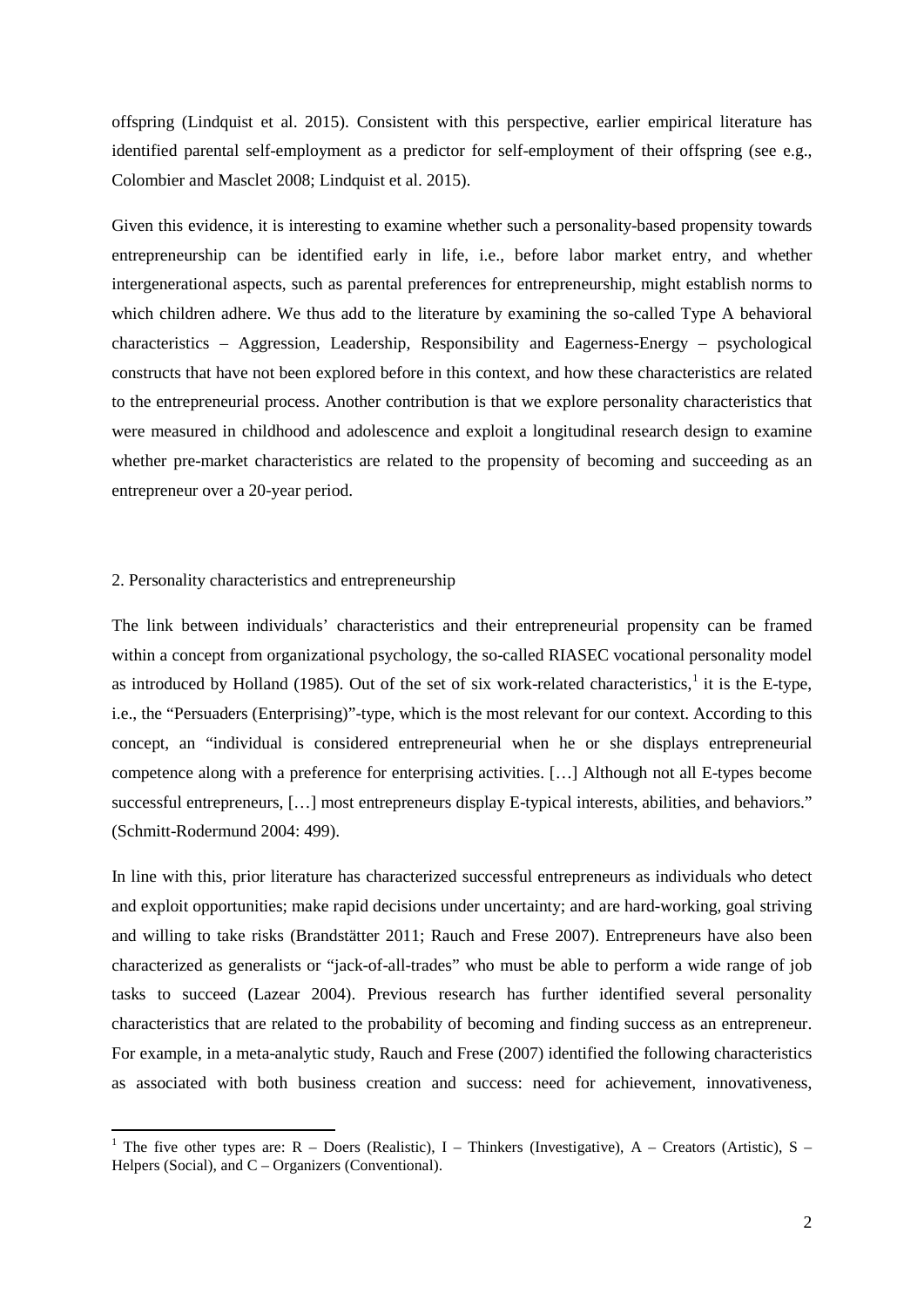proactive personality, generalized self-efficacy, stress tolerance, need for autonomy and internal locus of control. Additionally, Brandstätter (2011) linked similar characteristics, along with achievement motivation, to entrepreneurs and entrepreneurial success. In the context of the Big Five personality traits, Brandstätter (2011) found that higher Conscientiousness, Openness, Extraversion, and lower Neuroticism distinguished entrepreneurs from managers, and these traits also predicted entrepreneurial success.<sup>[2](#page-5-0)</sup> Zhao and Seibert (2006) arrived at similar results with the distinction that they found no differences in Extraversion between entrepreneurs and managers.

In addition to the Five Factor Model traits or other personality-related constructs such as self-efficacy or locus of control, Type A behavior is an interesting construct because many of the characteristics frequently associated with successful entrepreneurs are very similar to behaviors that are part of Type A behavioral pattern. Individuals who exhibit a Type A behavioral pattern are characterized as harddriving, competitive, achievement-oriented, impatient, and work involved (Lee et al. 1988). As the developers of the Type A and Type B personality theory explain, Type A behavior characterizes individuals who are "aggressively involved in a chronic, incessant struggle to achieve more and more in less and less time" (Friedman and Rosenman 1974: 84). Certain dimensions of Type A behavior, such as high need for achievement, high energy levels, high job involvement, and ability to handle multiple projects simultaneously, may produce higher entrepreneurial performance. On the other hand, Type A behavior has also been related to hostility, anger, and emotional instability, which can lead to interpersonal conflicts and frustration if business success is weak (Morrison 1997).

The empirical results concerning Type A behavior and job performance have been mixed. While Type A behavior has been related, for example, to higher research productivity among university faculty (Matthews et al. 1980; Taylor et al. 1984) it seems not to improve performance for sales professionals (Matteson et al. 1984), college teachers (Jamal and Baba 2001) or white-collar rank-and-file employees (Jamal 1985). According to Lee et al. (1988), the discrepancy may result because Type A individuals perform better in jobs with high task variety. Because Type A behavior has also been linked to the need to achieve control over tasks (Burnam et al. 1975), entrepreneurship may provide an attractive opportunity to Type A individuals who seek high task variety with a great control over one's work.

Thus far, Type A behavior (or its dimensions) has been used only minimally in entrepreneurship research. The evidence from these studies suggests that Type A behavior (or its dimensions) is positively related to the likelihood of being an entrepreneur (Babb and Babb 1992; Begley and Boyd 1987; Corzine and Hood 1998) and with growth (Begley amd Boyd 1987), but not necessarily with

<span id="page-5-0"></span><sup>&</sup>lt;sup>2</sup> De Fruyt and Mervielde (1997) show, that - with the exception of openness to experience – all other Five Factor traits relate to Holland's E-type.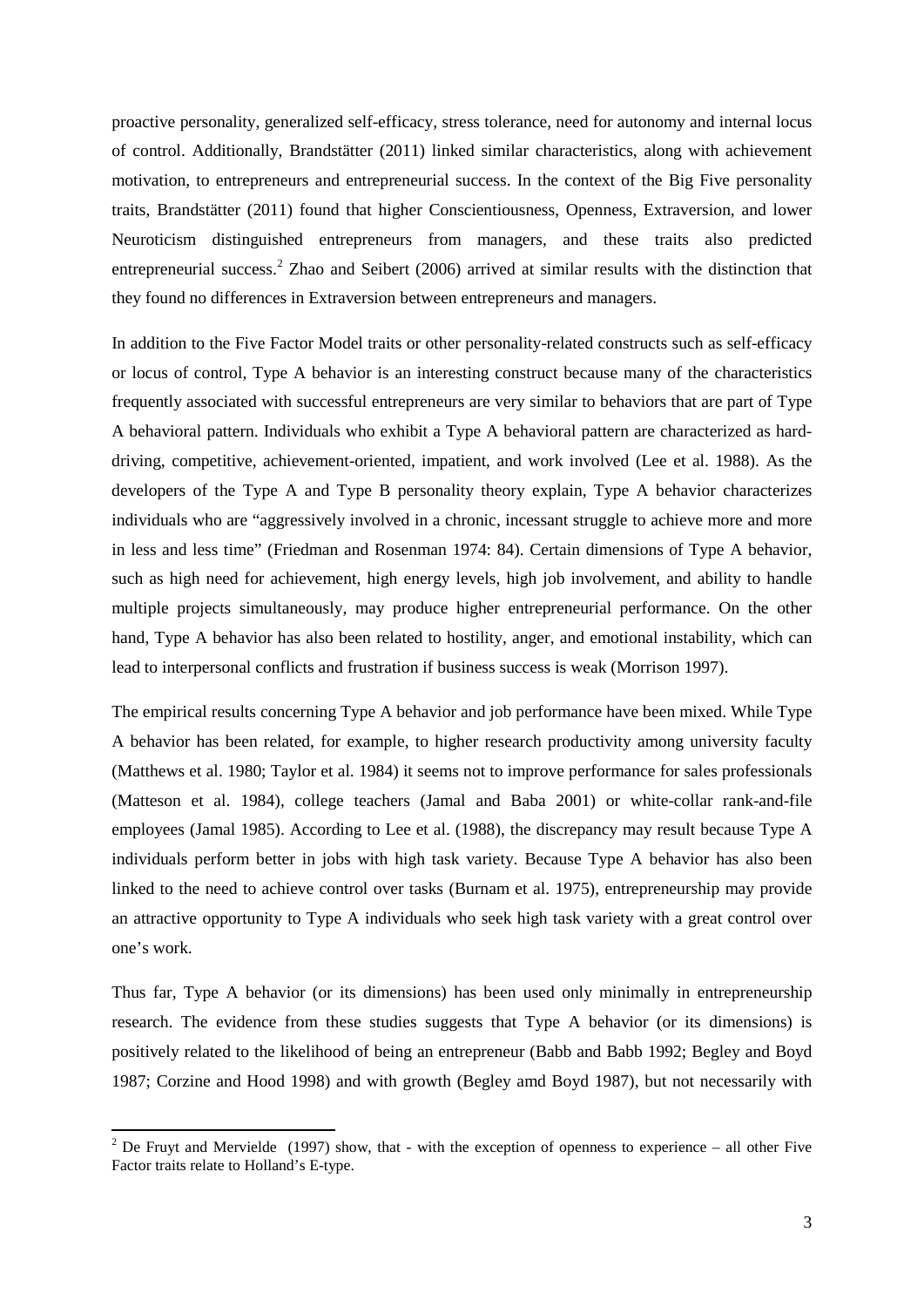entrepreneurial profits (Begley amd Boyd 1987). Our paper contributes to earlier US-based literature by analyzing rich longitudinal data from the Finnish setting.

In addition, as mentioned above, we use pre-market information on individuals' Type A behavioral traits so that we can also examine whether trait patterns measured earlier in life are predictive for individuals' future entrepreneurship propensity. So far, and to the best of our knowledge, there are also only very few studies that address this particular aspect. Drawing from the British NCDS data, Blanchflower and Oswald (1998), for example, use assessments of hostility and acceptance anxiety that were conducted in the individual's childhood and relate these to the probability of running and owning a business at age 33. Their findings suggest that persons who were anxious for acceptance in their childhood are less likely to be self-employed in adulthood. They further tried "many other psychological variables" (Blanchflower and Oswald 1998: 38), but conclude that based on the variables available to them, psychological traits would not play a key role in determining who becomes an entrepreneur.

In terms of career aspirations, Schmitt-Rodermund (2004) uses data on school students from East Germany ranging ages 14 to 17 years and shows that adolescents' entrepreneurial personality is related to early entrepreneurial competence and career prospects, but not directly to entrepreneurial interests. In addition, the results further show that students with self-employed parents (or other family members) have a higher willingness to pursue an entrepreneurial career. This fits with the overall evidence of an intergenerational transmission mechanism, i.e., that children from selfemployed individuals are more likely to enter self-employment themselves (see, e.g., Sørensen 2007; Colombier and Masclet 2008 or Andersson and Hammarstedt 2010). As our data also provides information on parental entrepreneurship, we are able to control for this mechanism in our analyses. Interestingly, Chlosta et al. (2012) argue that parental role models might also be moderated by personality.

#### 3 Data and methodological issues

We examine the relationship between personality and entrepreneurship using longitudinal data that combines three data sources. The first source is the Cardiovascular Young Finns Study (YFS), a longitudinal survey launched in 1980. The YFS started with a total of 3,596 participants from six age cohorts (aged 3, 6, 9, 12, 15, and 18 in 1980), who were randomly chosen from five Finnish university regions. Since 1980, there have been several follow-up studies, most recently in 2011/12. For our analyses, we dropped observations from individuals who had never been employed or self-employed (N=51) and observations with missing information in explanatory variables. The final estimation sample we use in the baseline OLS estimations is  $N=1,981$ . Type A behavior was measured in the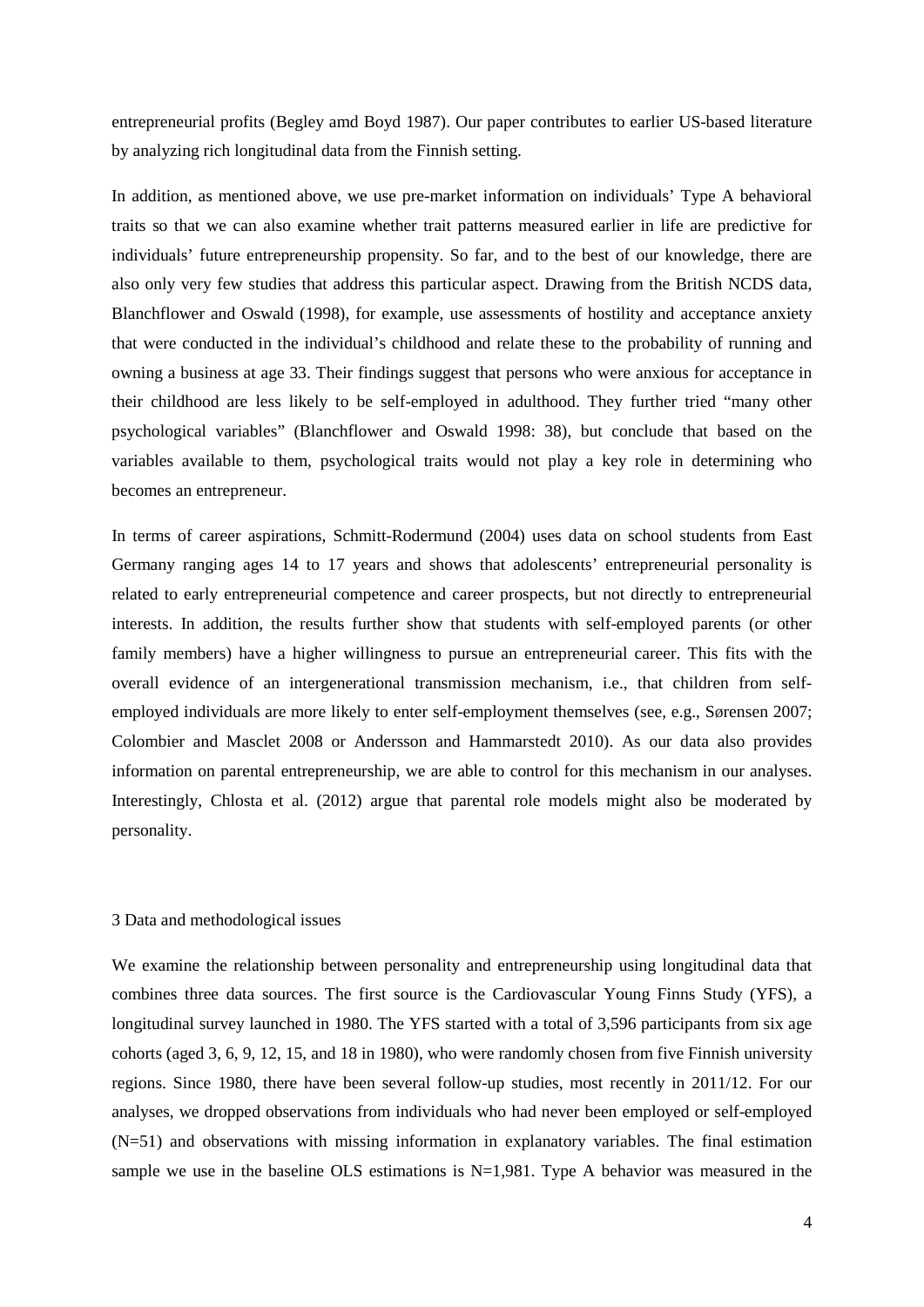YFS in 1983 and 1986 among the four oldest age cohorts using the Hunter-Wolf A-B Rating Scale (Wolf et al. 1982).

The Hunter-Wolf Rating scale consists of the four components that were measured using the following items (Jokela and Keltikangas-Järvinen 2009; Wolf et al. 1982):

a) Aggression: It takes very little to get me angry, I tend to get into fights easily, I often interrupt when someone else is talking, I find it difficult to wait, I talk loudly, I like to argue with others, I lose my temper easily (Cronbach's alpha 0.68).

b) Eagerness-energy: I am always in a hurry, I walk with a fast pace, I think time often passes quickly, I talk fast, I eat fast, I think about many things at the same time, I drink fast (Cronbach's alpha 0.56).

c) Leadership: I always take charge of things, my peers always choose me to be a leader in various activities, I always want to win, I like to tell others what to do, I have many hobbies, I am interested in many things (Cronbach's alpha 0.65).

d) Responsibility (3 items): I am hard-driving, It bothers me if I am late, I take things seriously (Cronbach's alpha 0.64).

Responses to the items were given on a Likert-type 7-point scale (1 = totally disagree,  $7 =$  totally agree). In our analyses, we use standardized average scores for each dimension.

The YFS data are linked to the Finnish Longitudinal Employer-Employee Data (FLEED) of Statistics Finland (SF) using unique personal identifiers. The FLEED contains comprehensive administrative register information on individuals' entrepreneurship spells and entrepreneurial success such as firm's annual sales for the period 1990-2010. The third data source is register information on parental background, based on the Longitudinal Population Census of Statistics (LPC), which was also linked to YFS/FLEED using unique personal identifiers. The LPC, which covers the entire Finnish population, provides information on parents' education, their total taxable annual income, and their self-employment status in 1980.

The linked data allow a longitudinal research design enabling us to address two potential problems that may influence the results. The first is reverse causality, which emerges if entrepreneurship affects personality characteristics. Potential reverse causality makes the interpretation of the results challenging in a cross-sectional setting because the direction of causality is difficult to identify. In the 1986, YFS personality characteristics were obtained from participants between the ages of 12 and 24,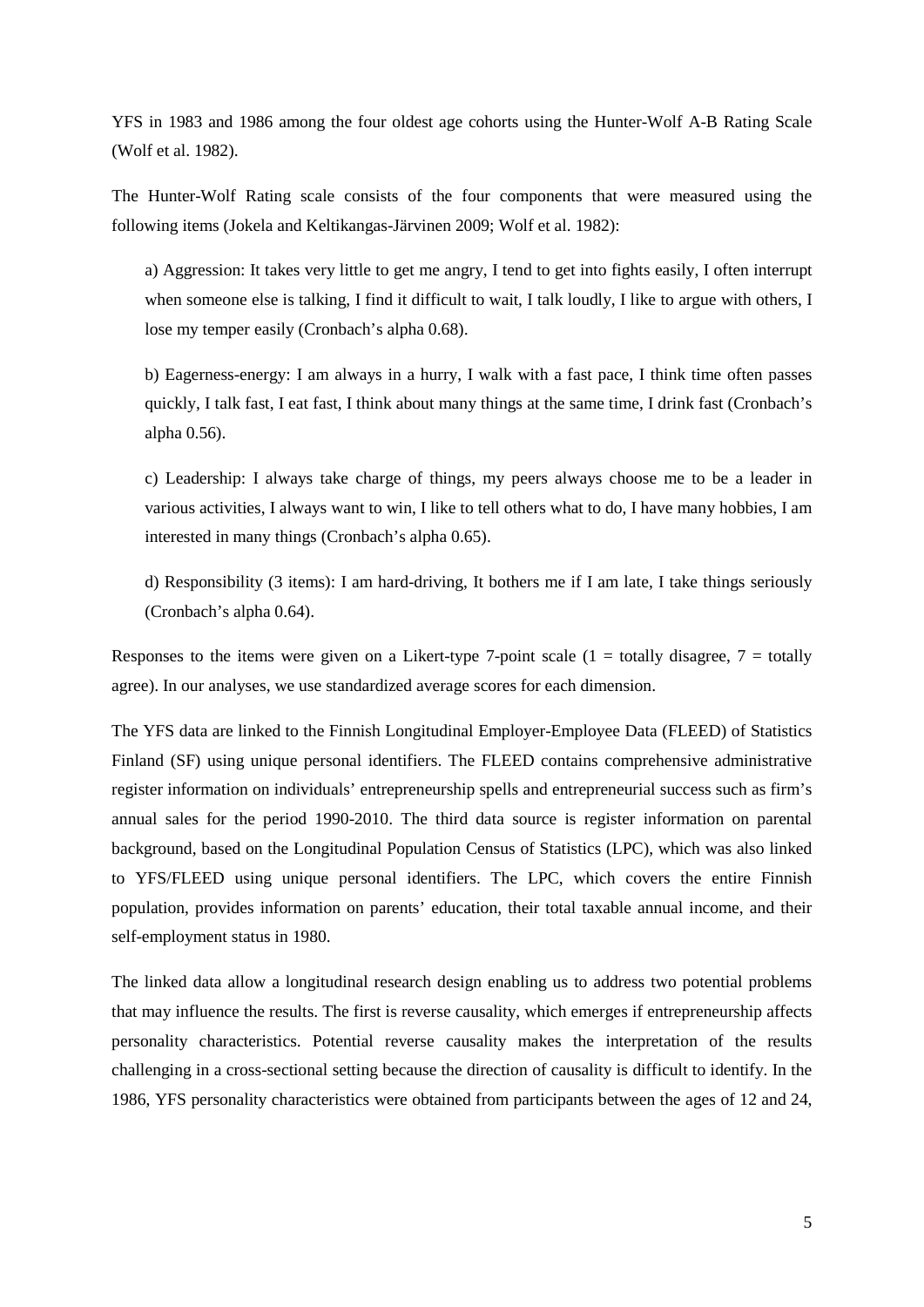before the majority of participants had any significant labor market experience.<sup>[3](#page-8-0)</sup> This mitigates the possibility that labor market experiences would have affected personality.[4](#page-8-1)

The second potential problem is measurement error, which may stem from three sources. First, the time lag between the measurement of personality characteristics and labor market outcomes may cause measurement error problems if personality characteristics change over time. To account for that, we use Type A personality characteristics obtained in 1983 as instruments for those measured in 1986 in additional analyses. The instrumental variable (IV) approach mitigates the classical measurement error bias and also the potential omitted variable bias in a specific case where the omitted variable is correlated only with the 1986 measure. The second potential source of measurement error stems from self-reported data. Self-assessed labor market information would be problematic if personality affects the way individuals assess their performance in the labor market (Hamermesh 2004). An advantage of our linked data is that the labor market outcomes are taken directly from tax and other administrative registers, which eliminates the potential measurement problem. Finally, as Haider and Solon (2006) and Böhlmark and Lindquist (2006) noted, cross-sectional measures are rather inaccurate proxies for individual's long-term labor market performance. In the case of entrepreneurship this may be particularly problematic because the relationship between personality and entrepreneurial performance may depend, for example, on macroeconomic conditions (Hmieleski and Baron 2008) or the phase of firm development (Vecchio 2003). Hmieleski and Baron (2008), for example, found that high self-efficacy has a positive impact on entrepreneurial performance in dynamic environments, but had only a weak effect on performance in stable economic environments. According to Vecchio (2003), overconfidence may be critical at the start-up phase, while it may later cause difficulties for the firm's viability. We implicitly address these potential problems that may occur when using crosssectional data because we use aggregated long-term labor market information over a 20-year period (1990-2010).

#### 4 Results

#### 4.1 Descriptive findings

Table 1 contains descriptive statistics for the main variables. Over the period 1990-2010, 18% of participants had been entrepreneurs at least once. Males are somewhat more likely to have ever been

<span id="page-8-0"></span><sup>&</sup>lt;sup>3</sup> For the 1983 wave, average age is 15.9 years; for 1986, it is 17.3 years. In both waves, less than a quarter of survey participations had already entered the labor market indicated by positive labor market earnings. By using this definition the group of labor market entrants includes also individuals who have had only minor labor market experience based on for example summer jobs.

<span id="page-8-1"></span><sup>4</sup> In additional analyses, we dropped these observations from our sample and rerun the models. The overall results did not change.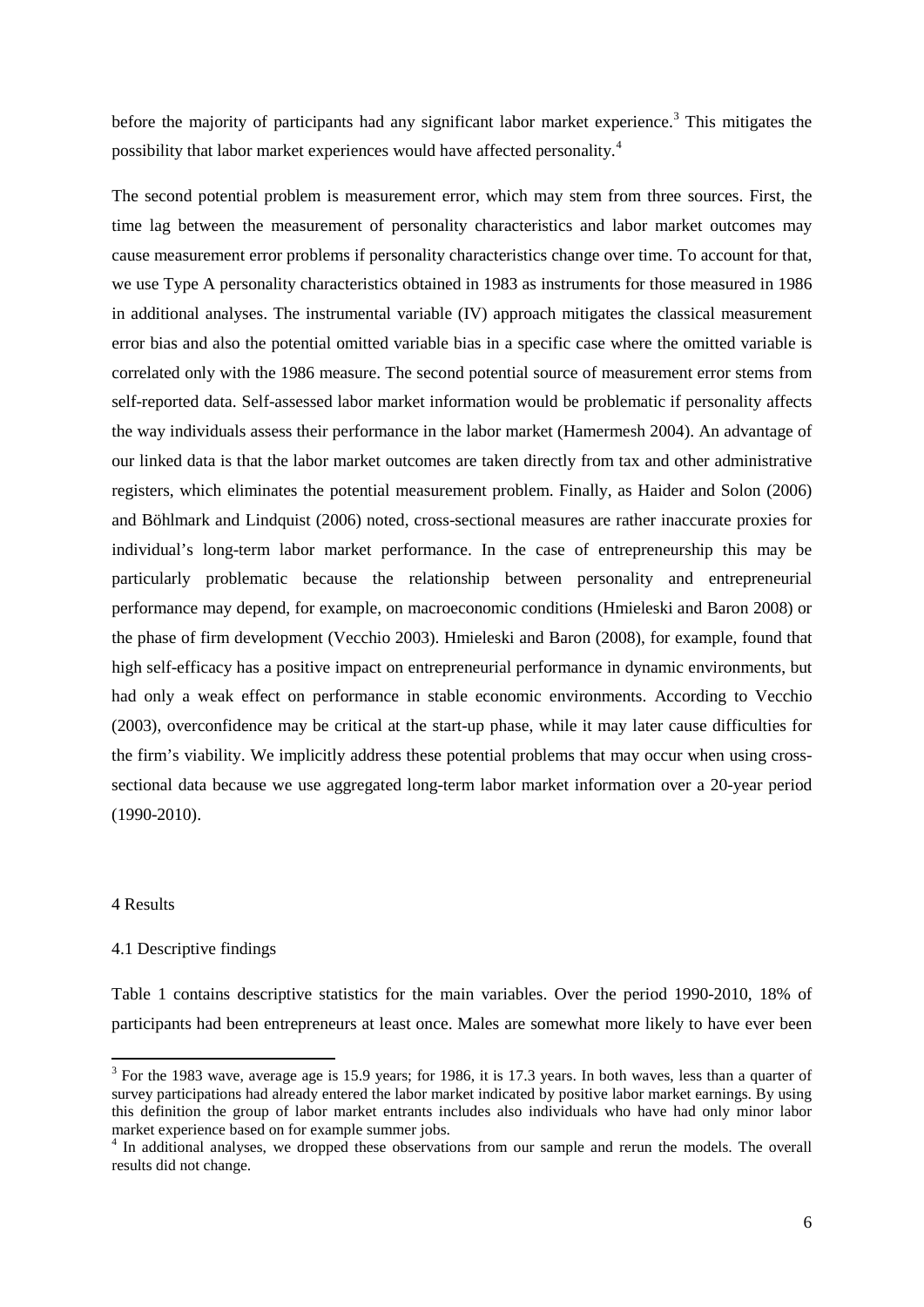self-employed than females (22% compared to 15%). The average number of entrepreneurship spells is approximately 1.3 for both males and females, but the average duration of males' spells is somewhat longer than the average duration of females' spells (7.4 years compared to 6.1 years, with 6.8 years being the overall average duration). Accordingly, males are also more likely to have been self-employed for more than five successive years.

The Type A behavior traits also differ by gender. According to the measures taken in 1986, which were recorded when the participants were, on average, approximately 17 years old, females have somewhat higher scores in Aggression than males, score somewhat lower in the Leadership dimension, have higher scores in Responsibility, and score slightly higher in Eagerness-Energy than males. The gender differences are significant at the 1% level except for Eagerness-Energy, in which case the gender difference is insignificant at conventional levels.

#### – Table 1 about here –

Table 2 documents the personality measures and socio-demographic characteristics by selfemployment status. Compared to the gender differentials in Type A behavior traits shown above, there is less evidence for personality differentials by entrepreneurship status. Out of the four dimensions, Leadership is the only trait for which there is a statistically significant difference as individuals, who have been entrepreneurs at least once between 1990 and 2010, have, on average, higher scores in Leadership.

As could have been expected, entrepreneurship is more prevalent among males than females and compared to those who have never been entrepreneurs, individuals with entrepreneurial experience have lower education. The share of marital years between 1990-2010, however, is larger compared to non-entrepreneurs, possibly due to differences in the age profiles of the two groups. Having an entrepreneurial family background also increases the probability of being an entrepreneur. The probability of having an entrepreneurial background increases with age and compared to other geographical regions, self-employment is more prevalent in the Turku area, a region in southwest Finland, which corresponds to aggregate statistics (Yrittäjyyskatsaus 2012: 135, Figure 49)

#### – Table 2 about here –

Correlations between Type A behavior characteristics and entrepreneurial success, that is, for individuals who have at least once been self-employed, are presented in Table 3. There is a significant positive correlation between number of self-employment spells, annual sales and Leadership, as well as between Responsibility and average duration and number of self-employment spells. The raw correlations are otherwise statistically insignificant.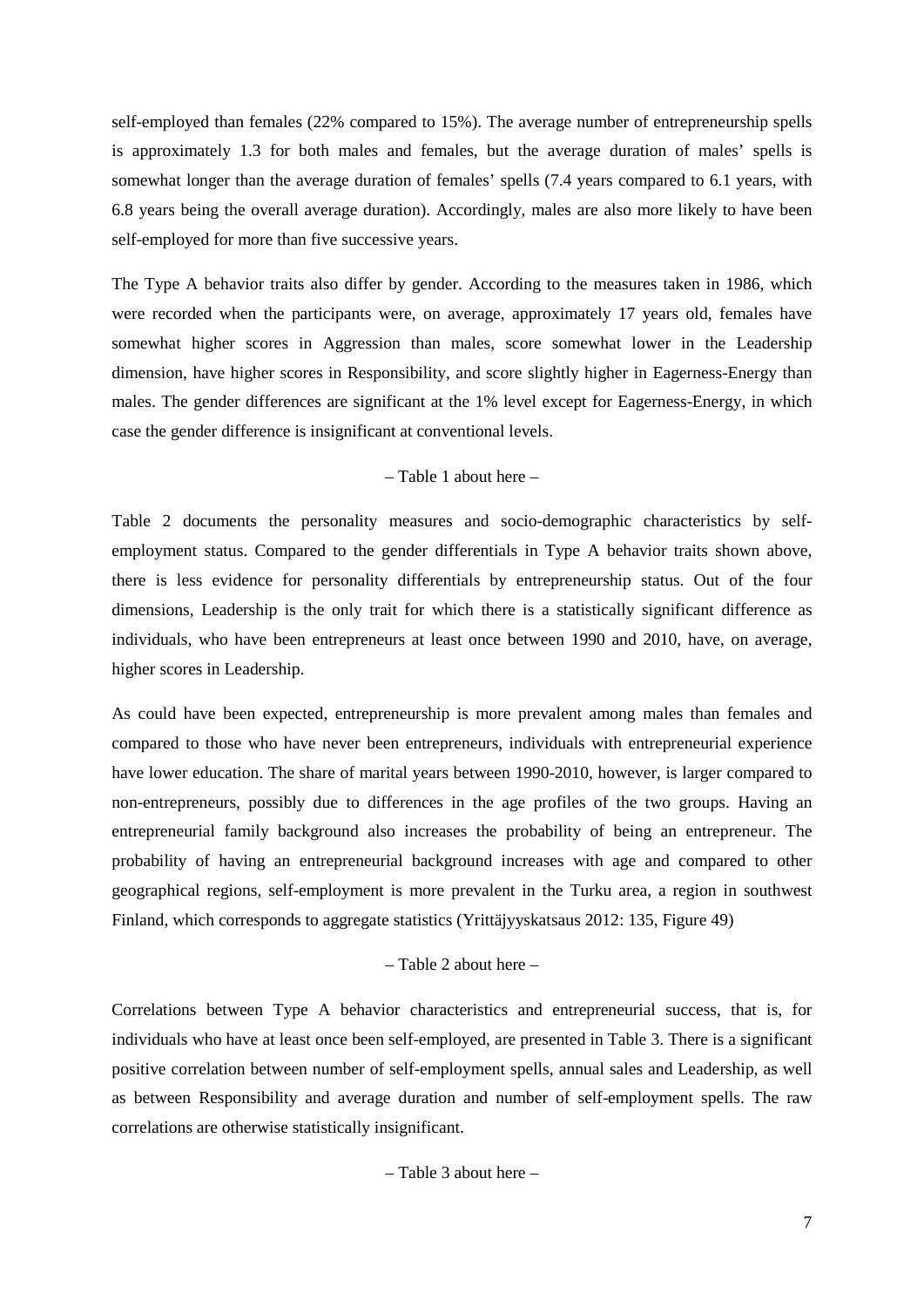#### 4.2 Regression analyses

The baseline OLS estimates (Table 4), which condition on a range of control variables,  $5$  reinforce the descriptive findings and confirm the association between the Leadership dimension of the Type A behavioral traits and the likelihood of being an entrepreneur. According to these results, a one standard deviation increase in Leadership is positively related to the probability of ever having been an entrepreneur (Column 1), with an increase of four percentage points. We also find increases in the share of entrepreneurial years<sup>[6](#page-10-1)</sup> (Column 2) by 0.016 points and an increase in the predicted probability of being an entrepreneur for at least five successive years by almost three percentage points.<sup>[7](#page-10-2)</sup> In further, unreported analyses by gender, we find that the positive connection between Leadership and entrepreneurial outcomes applies to both women and men and that the gender differences in the point estimates are statistically insignificant.

#### – Table 4 about here –

Apart from the findings for the Type A traits, our results furthermore reinforce prior research on intergenerational correlation patterns in self-employment. Having a self-employed parent is positively related to all three outcomes we observe, i.e., to individuals' self-employment propensity, the share of self-employment years and whether individuals have had at least 5 successive years in self-employment.<sup>[8](#page-10-3)</sup>

As outlined above, we account for possible measurement-error issues in the personality traits by using measures surveyed in 1983 as instruments for the 1986 scores. Table 5 reports the estimates of the IV models. Although the sample size in the IV-model is reduced by a third, the results are consistent overall with the OLS results in Table 4. The OLS point estimates are included in the 95% confidence interval of the IV estimates. The results again suggest that higher Leadership is related to a higher entrepreneurship propensity, a higher share of entrepreneurial years, and to an increase in the likelihood of being an entrepreneur for at least five successive years. The point estimates also increase in size, implying associations that are roughly twice as large as the OLS estimates. Interestingly, though, the IV estimates further show that Eagerness-Energy is negatively and Aggression positively related to individuals' share of self-employment years. As the coefficients are statistically significant only at the 10% level, this evidence is, however, not particularly strong.

<span id="page-10-0"></span><sup>&</sup>lt;sup>5</sup> Although we provide the estimates for the covariates, we do not discuss the findings in detail to save space.

<span id="page-10-1"></span><sup>&</sup>lt;sup>6</sup> Defined as the number of years spent in self-employment relative to the total number of years in the time period 1990-2010.

<span id="page-10-2"></span> $\hat{\ }$  We also estimated the models in Columns 1 and 3 using logit models, calculated average marginal effects and got similar results. Full results are available upon request.

<span id="page-10-3"></span>We have run additional regressions without this covariate, to check whether the Type-A traits would substantially change as this would indicate that the intergenerational transmission operates via the personality similarities between parents and children. The results are, however, almost identical.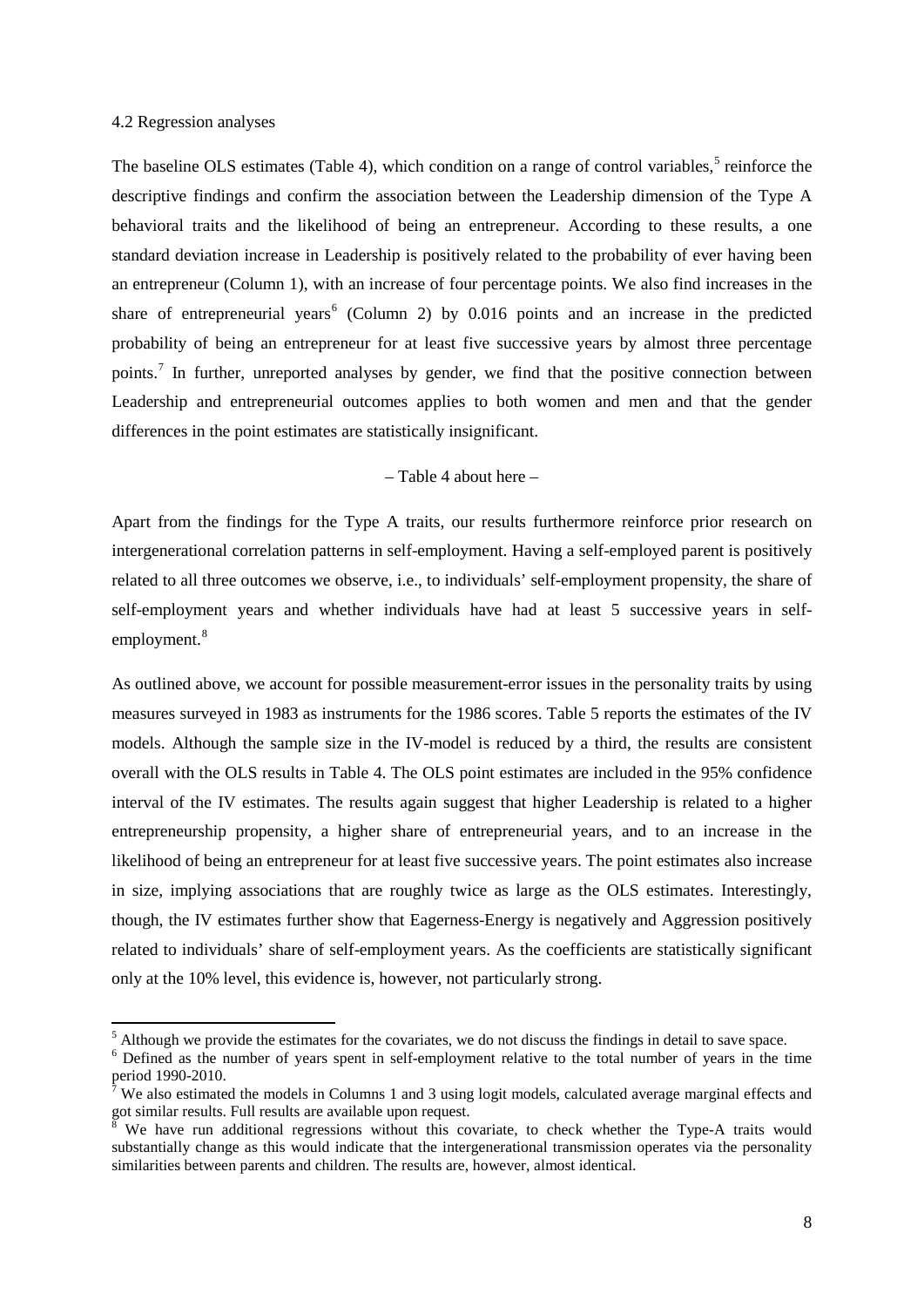#### – Table 5 about here –

We use three measures as indicators of entrepreneurial success: average duration of self-employment spell, number of self-employment spells,<sup>[9](#page-11-0)</sup> and sales. To this end, we condition on having being selfemployed at least once in our time period, which causes a substantial decrease in sample size, most notably for sales. Thus, the interpretation of these estimates has to be done with caution. However, the results in Table 6 indicate that Leadership, which was related to a higher probability of being an entrepreneur, is also positively related to the number of self-employment spells and higher sales. In addition, Responsibility is now also positively associated with the number of self-employment spells, but beyond that, the point estimates between the other Type A behavior traits and our entrepreneurial success measures are not significantly different from zero.

#### – Table 6 about here –

In sum, the results concerning Leadership and entrepreneurial interests (Table 4 and 5) are in line with Babb and Babb (1992), Begley and Boyd (1987), and Corzine and Hood (1998), who all found a positive connection between Type A behavior in adulthood and the probability of being an entrepreneur. Our results on entrepreneurial success, approximated by sales (Table 6), are also consistent with Begley and Boyd (1987), who found a positive relationship between Type A behavior and growth. It therefore seems that an entrepreneurial career attracts high Leadership individuals who are able to generate growth; whether they are able to make their business successful in the long run is not clear. According to Begley and Boyd (1987), higher Type A tendencies were related to lower profit trends. Also our result, that Leadership is positively related to the number of self-employment spells, may be an indicator of business failures, which would support the interpretation, that in the long run, high Leadership may not be enough for business viability. As Vecchio (2003) suggested, the critical characteristics for entrepreneurial success may depend on the stage of the firm's development, and this may also be the case for Leadership.

#### 5 Conclusions

Research in economics on the entrepreneurial personality has grown in recent years, partly because of the availability of psychometric data in large-scale surveys. Whereas much of this research employs constructs, such as individuals' risk attitudes or the Five Factor Model traits, we add to the literature by exploring an under-researched concept, the so-called Type A behavior traits comprising Aggression, Leadership, Responsibility, and Eagerness-Energy. Our second contribution is our use of

<span id="page-11-0"></span><sup>&</sup>lt;sup>9</sup> It is not particularly clear whether this is a convincing measure for entrepreneurial success as it may also indicate several business failures.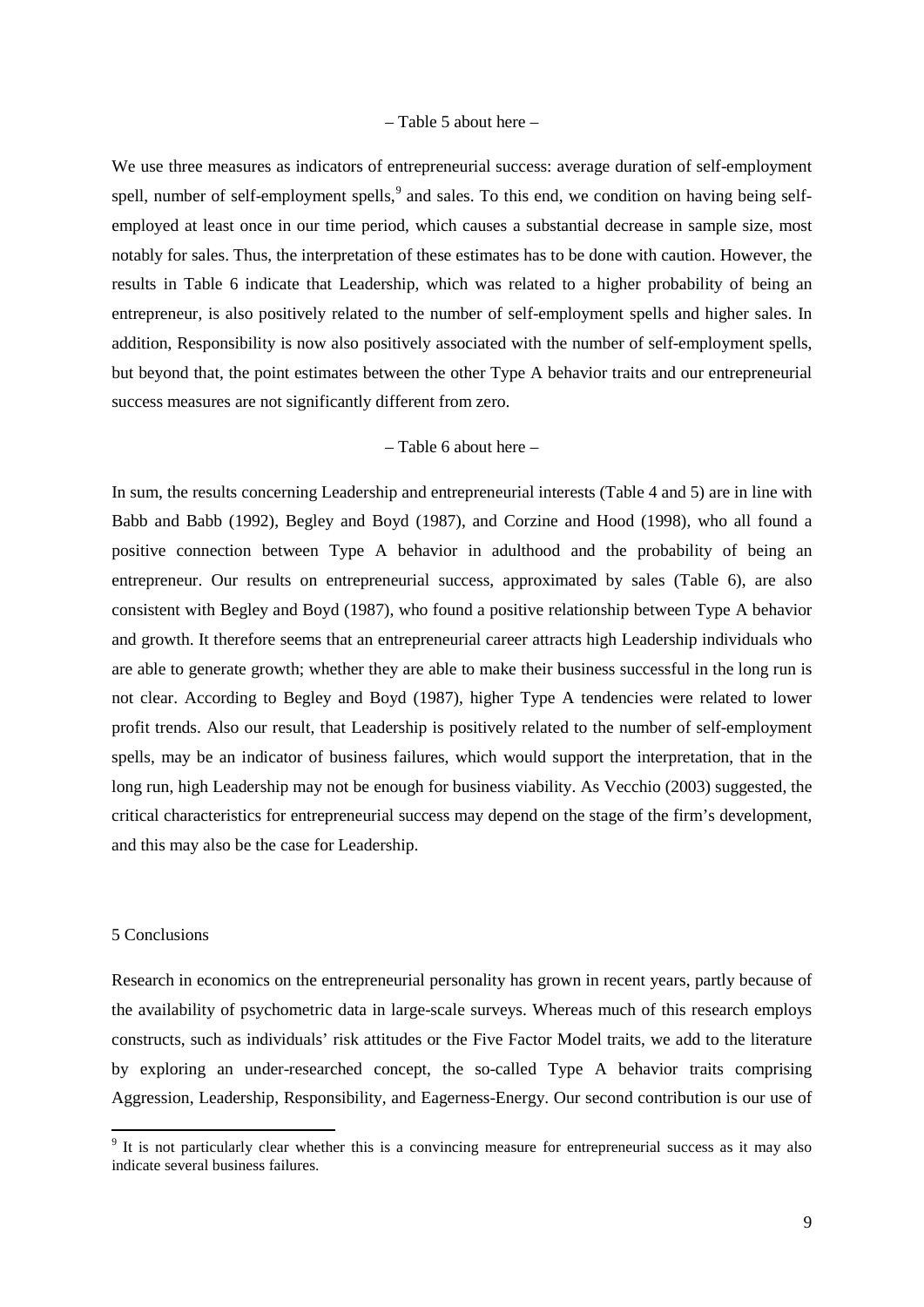linked data from three survey and register based sources, covering the time period between the mid-1980s and 2010, which allowed us to examine whether it is adolescents' personality that is predictive for becoming and succeeding as an entrepreneur in adulthood. To this point, this life course perspective has been addressed only very sparingly in the literature on entrepreneurship.

Our results from OLS and IV regressions indicate that from the four mentioned traits, it is only adolescents' Leadership dimension that is relevant for their entrepreneurial propensity and success, approximated by sales, in their adulthood. This is plausible as the Leadership construct aims at measuring, for example, the individual's desire to win or to take charge. These are qualities that are quite likely needed to succeed as entrepreneurs. Reinforcing prior evidence on the intergenerational transmission of entrepreneurship, we further find that having self-employed parents increases the likelihood of becoming an entrepreneur oneself.

In line with Schmitt-Rodermund (2004), our findings imply that entrepreneurial characteristics appear early in life. Schmitt-Rodermund (2004) further suggests that programs that aim to foster entrepreneurship may consider this by introducing activities that develop entrepreneurial characteristics. Type A behavior is a trait-like characteristic and partly genetically inherited (Rebollo and Boomsma 2006), therefore it may not be modified very easily. However, as Schmitt-Rodermund (2004) also suggests, using knowledge about personality characteristics that are known to foster entrepreneurial success may help to develop effective profiling tools for venture capital financing. Among young individuals, the lack of prior work and entrepreneurial experience makes the screening of potentially successful entrepreneurs difficult. Therefore, other tools, such as personality assessments, may be valuable for screening purposes, particularly among young adults. Our findings suggest that personality characteristics measured in adolescence could be used to predict entrepreneurial intentions and success.

#### Acknowledgements

The Young Finns Study has been supported by the Academy of Finland (grant numbers 134309 (Eye), 126925, 121584, 124282, 129378 (Salve), 117787 (Gendi), and 41071 (Skidi)); the Social Insurance Institution of Finland; Kuopio, Tampere and Turku University Hospital Medical Funds[grant numbers 9N035 and X51001]; Juho Vainio Foundation; Paavo Nurmi Foundation; Finnish Foundation of Cardiovascular Research; Finnish Cultural Foundation; Tampere Tuberculosis Foundation; Emil Aaltonen Foundation; Laura Pulkki-Råback acknowledges financial support from the Signe and Ane Gyllenberg Foundation and Jutta Viinikainen from the Yrjö Jahnsson foundation (grant number 6664). The use of linked data was supported by Palkansaaja Foundation.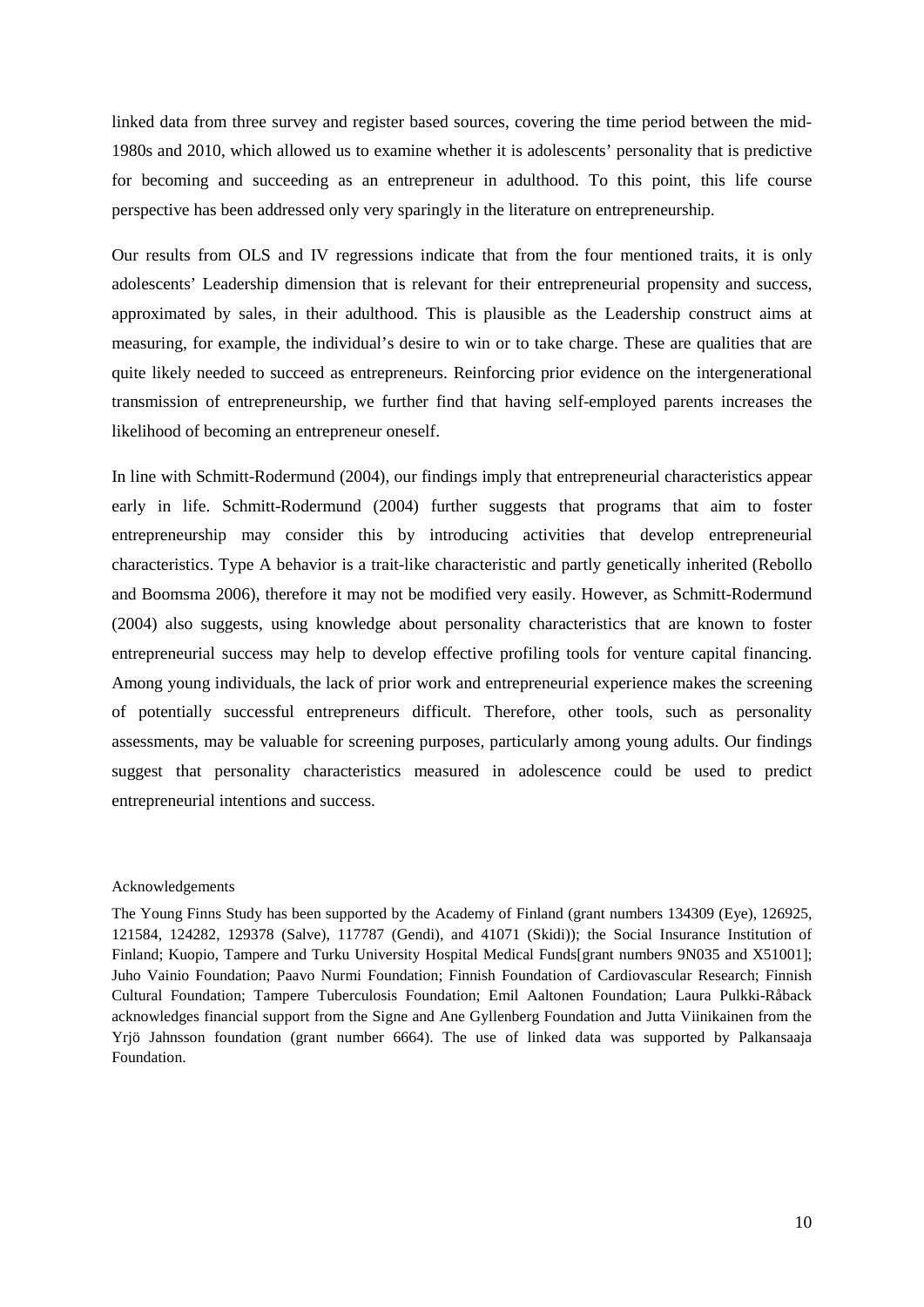#### References

Andersson, L., & Hammarstedt, M. (2010). Intergenerational transmissions in immigrant selfemployment: Evidence from three generations. Small Business Economics, 34(3), 261-276.

Babb E. M., & Babb, S. V. (1992). Psychological traits of rural entrepreneurs. Journal of Socio-Economics, 21(4), 352-362.

Barrick, M. R., Mount, M. K. & Li, N. (2013). The theory of purposeful behavior: the role of personality, higher-order goals, and job characteristics. Academy of Management Review, 38(1), 132- 153.

Baumol, W. J. (1990). Entrepreneurship: Productive, unproductive and destructive. Journal of Political Economy, 98(5), 893-921.

Begley, T. M., & Boyd, D. P. (1987). A Comparison of Entrepreneurs and Managers of Small Business Firms. Journal of Management, 13 (1), 99-108.

Blanchflower, D. J. & Oswald, A. J. (1998). What makes an entrepreneur? Journal of Labor Economics 16(1), 26-60.

Blumberg, B. F., & Pfann, G. A. (2015). Roads leading to self-employment: comparing transgenerational entrepreneurs and self-made start-ups. IZA Discussion Paper 9155. Bonn: Institute for the Study of Labor.

Brandstätter, H. (2011). Personality aspect of entrepreneurship: A look at five meta-analyses. Personality and Individual Differences, 51(3), 222-230.

Braunerhjelm, P., Acs, Z. J., Audretsch, D. B., & Carlsson, B. (2010). The missing link: the knowledge filter and entrepreneurship in endogenous growth. Small Business Economics 34(2), 105- 125.

Burnam, M. A., Pennebacker, J. W., & Glass, D. C. (1975). Time consciousness, achievement striving and the Type A coronary-prone behavior pattern. Journal of Abnormal Psychology, 84(1), 76-79.

Böhlmark, A., & Lindquist, M. (2006). Life-cycle variations in the association between current and lifetime income: Replication and extension for Sweden. Journal of Labor Economics, 24(4), 879-896.

Caliendo, M., Fossen, F., & Kritikos, A. (2009). Risk Attitudes of Nascent Entrepreneurs – New Evidence from an Experimentally Validated Survey. Small Business Economics, 32(2), 153-167.

Caliendo, M., Fossen, F., & Kritikos, A. (2010). The Impact of Risk Attitudes on Entrepreneurial Survival. Journal of Economic Behavior and Organization, 76(1), 45-63.

Chlosta, S., Patzelt, H., Klein, S.B., & Dormann, C. (2012). Parental role models and the decision to become self-employed: The moderating effect of personality. Small Business Economics 38(1), 121- 138.

Colombier, N., & Masclet, D. (2008). Intergenerational correlation in self employment: some further evidence from French ECHP data. Small Business Economics, 30(4), 423-437.

Corzine, J. B., & Hood, J. N. (1998). Shadow and light: Type A behavior and conflict handling styles in entrepreneurs. Journal of Business and Entrepreneurship, 10(2), 115-129.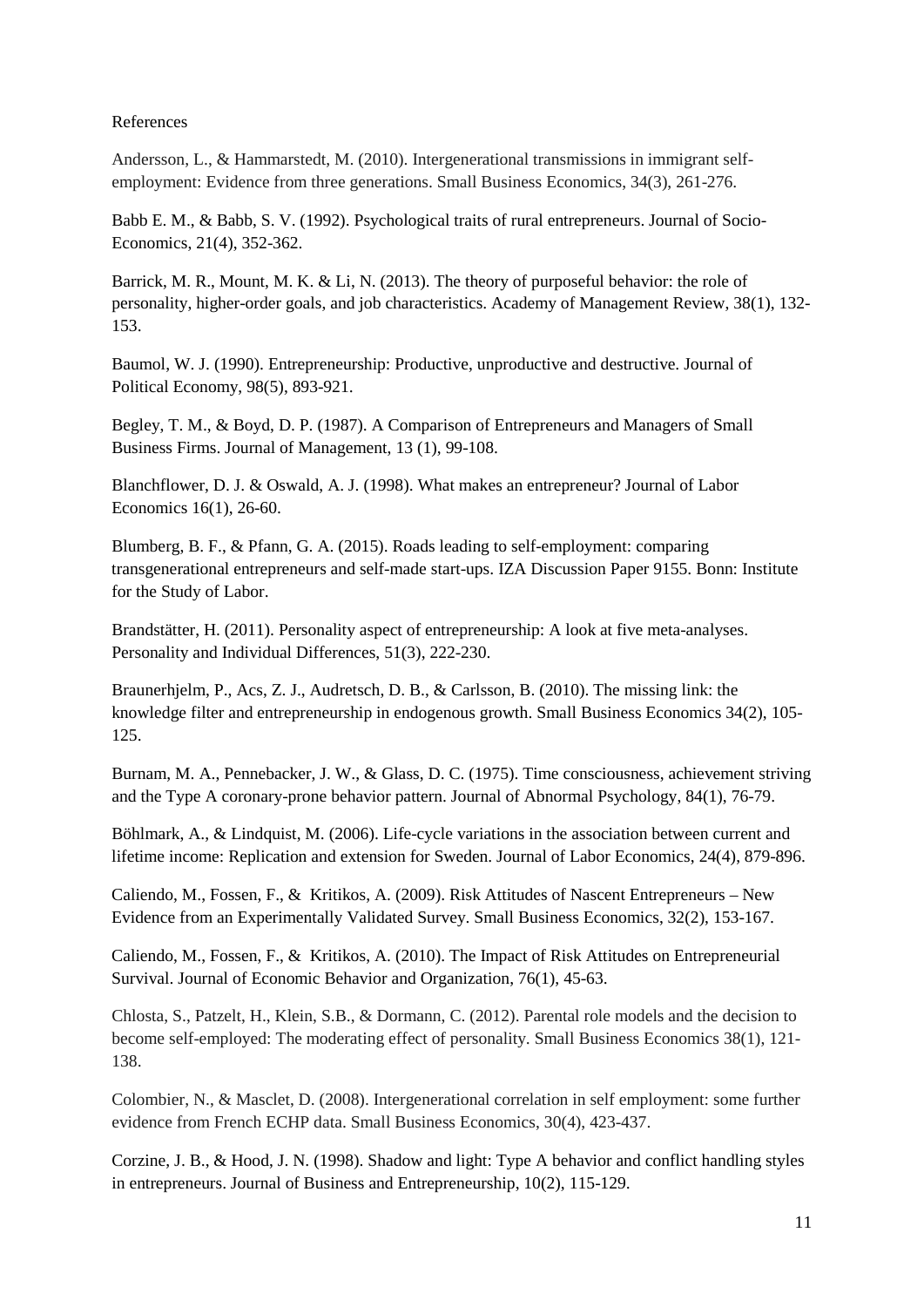De Fruyt, F., & Mervielde, I. (1997). The five-factor model of personality and Holland's RIASEC interest types. Personality and individual differences, 23(1), 87-103.

Frese, M., & Gielnik, M. M. (2014). The Psychology of Entrepreneurship. Annual Review of Organizational Psychology & Organizational Behavior, 1(1), 413-438.

Friedman, M., & Roseman, R. (1974). Type A Behavior and Your Heart. New York: Knopf.

Haider, S., & Solon, G. (2006). Life-cycle variation in the association between current and lifetime earnings. American Economic Review, 96(4), 1308–1320.

Hamermesh, D. (2004). Subjective outcomes in economics. Working Papers no. 10361. National Bureau of Economic Research, Cambridge, MA.

Hmieleski, K. M., & Baron, R. A. (2008). When does entrepreneurial self-effacicy enhance versus reduce firm performance? Strategic Entrepreneurship Journal, 2(1), 57-72.

Holland, J. L. (1985). Making vocational choices. A theory on vocational personalities and work environments. Englewood Cliffs, NJ: Prentice-Hall.

Holmes T. J., & Schmitz, J. A. Jr (1990). A theory of entrepreneurship and its applications to the study of business transfers. Journal of Political Economy, 98(2), 265-294.

Jamal, M. (1985). Type A behavior and job performance: Some suggestive findings. Journal of Human Stress, 11(2), 60–68.

Jamal, M., & Baba, V. V. (2001). Type-A behavior, job performance, and well-being in college teachers. International Journal of Stress Management, 8(3), 231-240.

Jokela, M., & Keltikangas-Järvinen, L. (2009). Adolescent Leadership and Adulthood Fertility: Revisiting the "Central Theoretical Problem of Human Sociobiology". Journal of Personality, 77(1), 213-229.

Lazear, E. P. (2004). Balanced skills and entrepreneurship. American Economic Review, Papers and Proceedings, 94(2), 208–211.

Lee, C., Earley, P. C., & Hanson, L. A. (1988). Are Type As better performers? Journal of Organizational Behavior, 9(3), 263-269.

Lindquist, M. J., Sol, J., & Van Praag, M. (2015). Why do entrepreneurial parents have entrepreneurial children?. Journal of Labor Economics, 33(2), 269-296.

Matteson, M. T., Ivancevich, J. M., & Smith, S. V. (1984). Relation of Type A behavior to performance and satisfaction among sales personnel. Journal of Vocational Behavior, 25(2), 203-214.

Matthews, K. A., Helmreich, R. L., Beane, W. E., & Lucker, G. W. (1980). Pattern A, achievementstriving, and scientific merit: does pattern A help or hinder? Journal of Personality and Social Psychology, 39(5), 962-967.

Morrison, K. A. (1997). How franchise job satisfaction and personality affects performance, organizational commitment, franchisor relations, and intention to remain. Journal of Small Business Management, 35(3), 39-67.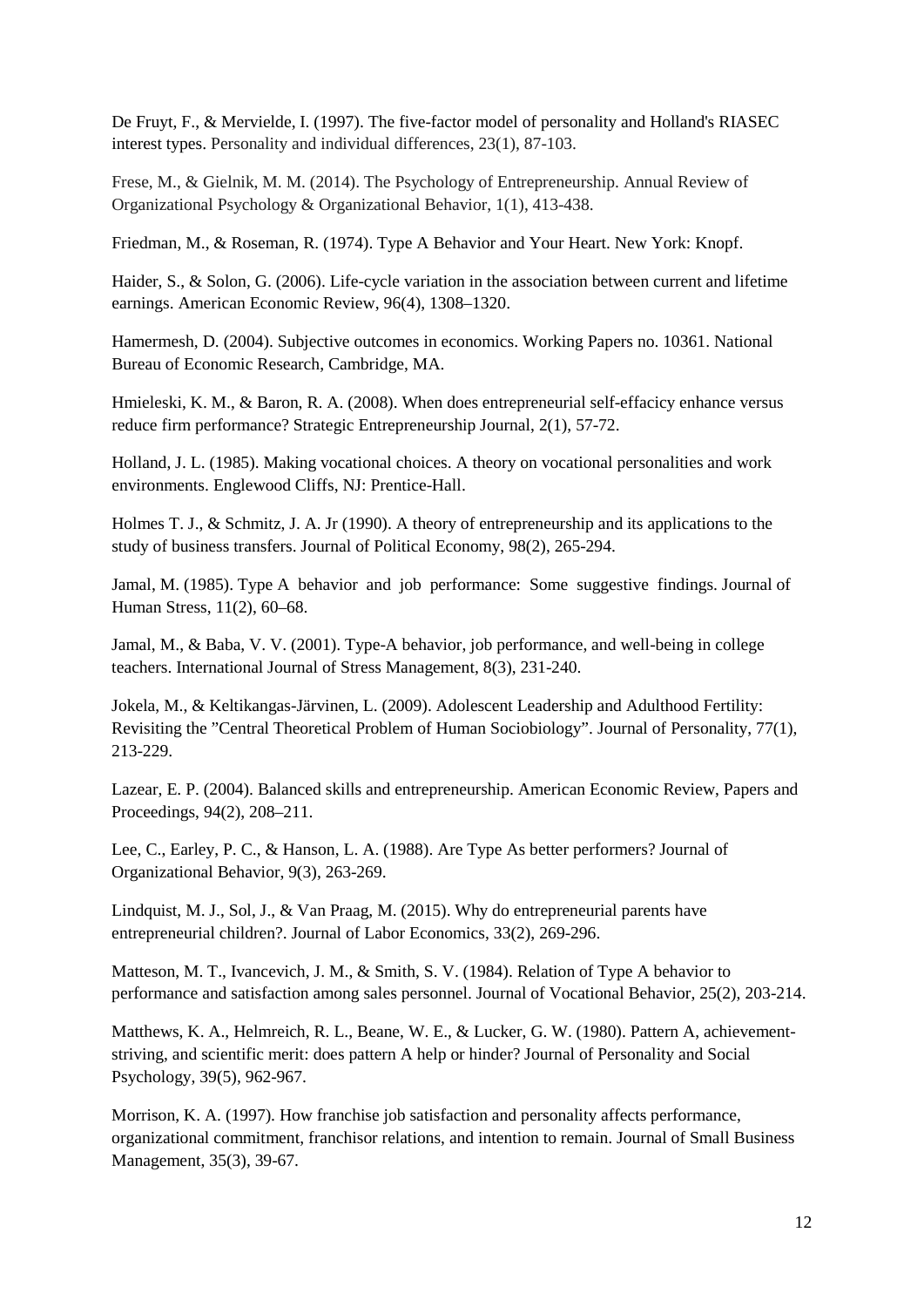Mueller, G., & Plug, E. (2006). Estimating the effect of personality on male and female earnings. Industrial & Labor Relations Review, 60(1), 3-22.

Rauch, A., & Frese, M. (2007). Let's put the person back into entrepreneurship research: a metaanalysis on the relationship between business owners' personality traits, business creation, and success. European journal of work and organizational psychology, 16(4), 353-385.

Rebollo, I., & Boomsma, D. I. (2006). Genetic and environmental influences on type A behavior pattern: evidence from twins and their parents in the Netherlands Twin Register. Psychosomatic medicine, 68(3), 437-442.

Santarelli, E., & Vivarelli, M. (2007). Entrepreneurship and the process of firms' entry, survival and growth. Industrial and Corporate Change, 16(3), 455-488.

Schmitt-Rodermund, E. (2004). Pathways to successful entrepreneurship: Parenting, personality, early entrepreneurial competence, and interests. Journal of Vocational Behavior, 65(3), 498-518.

Schumpeter, J. A. (1934). The theory of economic development. Cambridge, Massachusetts: Harvard University Press.

Sørensen, J. B. (2007). Closure and exposure: Mechanisms in the intergenerational transmission of self-employment. Research in the Sociology of Organizations, 25(83), 124.

Taylor, M. S., Locke, E. A., Lee, C., & Gist, M. (1984). Type A behavior and faculty research productivity: what are the mechanisms? Organizational Behavior and Human Performance, 34(3), 402-418.

Vecchio, R. P. (2003). Entrepreneurship and leadership: common trends and common threats. Human Resource Management Review, 13(2), 303-327.

Wolf, T. M., Sklov, M. C., Wenzl P. A., Hunter, S. M., & Berenson G. S. (1982). Validation of a Measure of Type A Behavior Pattern in Children: Bogalusa Heart Study. Child Development, 53(1), 136-135.

Yrittäjyyskatsaus 2012 (2012). Ministry of Employment and the Economy 46/2012. https://www.tem.fi/files/35080/TEMjul\_46\_2012\_web.pdf (in Finnish).

Zhao, H., & Seibert, S. E. (2006). The Big Five Personality Dimensions and Entrepreneurial Status: A meta-analytic review. Journal of Applied Psychology, 91(2), 259-271.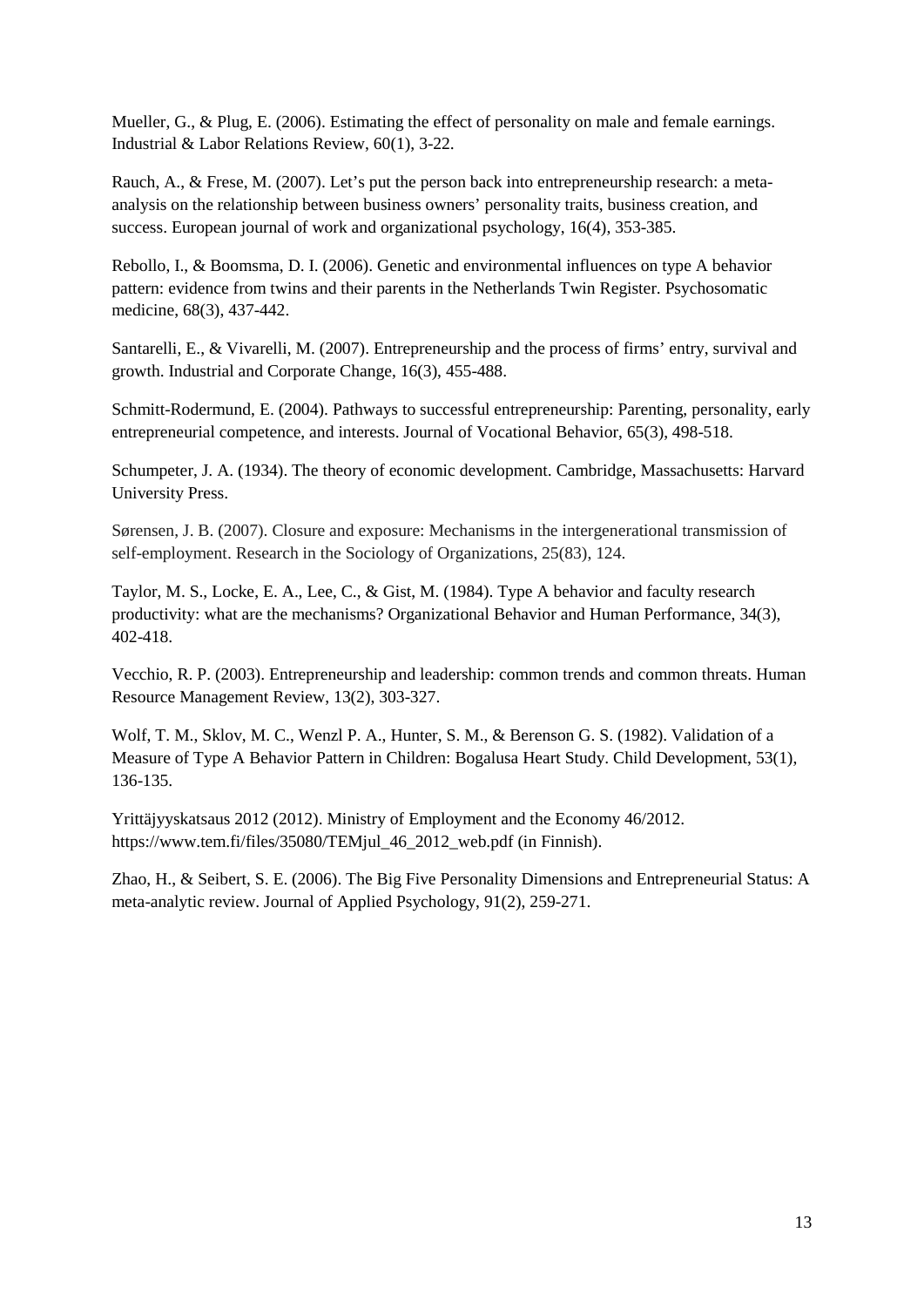| Table 1 Descriptive statistics |
|--------------------------------|
|--------------------------------|

|                                                         | (1)              | (2)              | (3)              |
|---------------------------------------------------------|------------------|------------------|------------------|
|                                                         | Females + Males  | Females          | Males            |
| Entrepreneurship measures (1990-2010)                   |                  |                  |                  |
| Ever self-employed                                      | 0.179            | 0.145            | 0.219            |
|                                                         | (0.384)          | (0.352)          | (0.414)          |
| Share of self-employment years                          | 0.069            | 0.050            | 0.090            |
|                                                         | (0.196)          | (0.164)          | (0.225)          |
| At least 5 subsequent years of self-                    | 0.061            | 0.054            | 0.083            |
| employment                                              | (0.240)          | (0.225)          | (0.277)          |
| Average duration of self-employment spell in            | 6.847            | 6.136            | 7.386            |
| years; self-employed only ( $N = 355$ )                 | (6.144)          | (5.869)          | (6.307)          |
| Number of self-employment spells; self-                 | 1.270            | 1.288            | 1.257            |
| employed only $(N=355)$                                 | (0.552)          | (0.558)          | (0.549)          |
| Average annual sales (in year 2000 Euros);              | 345 781.10       | 343 270.30       | 347 335.40       |
| self-employed only $(N=136)$                            | (992626.90)      | (1053685)        | (959 375)        |
| Type A behavior traits (1986)                           |                  |                  |                  |
| Aggression                                              | 3.674            | 3.757            | 3.579            |
|                                                         | (0.865)          | (0.891)          | (0.824)          |
| Leadership                                              | 4.164            | 4.079            | 4.262            |
|                                                         | (0.839)          | (0.838)          | (0.830)          |
| Responsibility                                          | 4.862            | 5.007            | 4.696            |
|                                                         | (1.025)          | (1.013)          | (1.015)          |
| Eagerness-Energy                                        | 4.699            | 4.722            | 4.672            |
|                                                         | (0.681)          | (0.693)          | (0.665)          |
| Socio-demographic characteristics                       |                  |                  |                  |
| Gender (Female = $1$ )                                  | 0.534            | $\sim$           | $\sim$           |
|                                                         | (0.499)          |                  |                  |
| Higher education (2010)                                 | 0.289            | 0.309            | 0.266            |
|                                                         | (0.454)          | (0.462)          | (0.442)          |
| Share of marital years (1990-2010)                      | 0.402            | 0.433            | 0.366            |
|                                                         | (0.359)          | (0.363)          | (0.351)          |
| Family background                                       | 0.394            | 0.389            | 0.399            |
| Entrepreneurs in the family (1980)                      | (0.489)          | (0.488)          | (0.490)          |
| Cohort                                                  |                  |                  |                  |
| Cohort born in 1974                                     | 0.236            | 0.229            | 0.244            |
|                                                         | (0.425)          | (0.420)          | (0.429)          |
| Cohort born in 1971                                     | 0.241            | 0.227            | 0.258            |
|                                                         | (0.428)          | (0.419)          | (0.438)          |
| Cohort born in 1968                                     | 0.206            | 0.216            | 0.195            |
|                                                         | (0.405)<br>0.166 | (0.412)<br>0.167 | (0.396)<br>0.165 |
| Cohort born in 1965                                     | (0.372)          | (0.374)          | (0.371)          |
| Cohort born in 1962                                     | 0.151            | 0.161            | 0.140            |
|                                                         | (0.358)          | (0.368)          | (0.347)          |
| Region (1986)                                           |                  |                  |                  |
| Helsinki                                                | 0.169            | 0.175            | 0.161            |
|                                                         | (0.374)          | (0.380)          | (0.368)          |
| Turku<br>$\qquad \qquad \blacksquare$                   | 0.182            | 0.166            | 0.201            |
|                                                         | (0.386)          | (0.372)          | (0.401)          |
| Tampere                                                 | 0.187            | 0.190            | 0.184            |
|                                                         | (0.390)          | (0.392)          | (0.388)          |
| Kuopio                                                  | 0.307            | 0.311            | 0.302            |
|                                                         | (0.461)          | (0.463)          | (0.459)          |
| Oulu                                                    | 0.155            | 0.158            | 0.152            |
|                                                         | (0.362)          | (0.365)          | (0.359)          |
| N                                                       | 1981             | 1057             | 924              |
| Notes: Mean values; standard deviations in parentheses. |                  |                  |                  |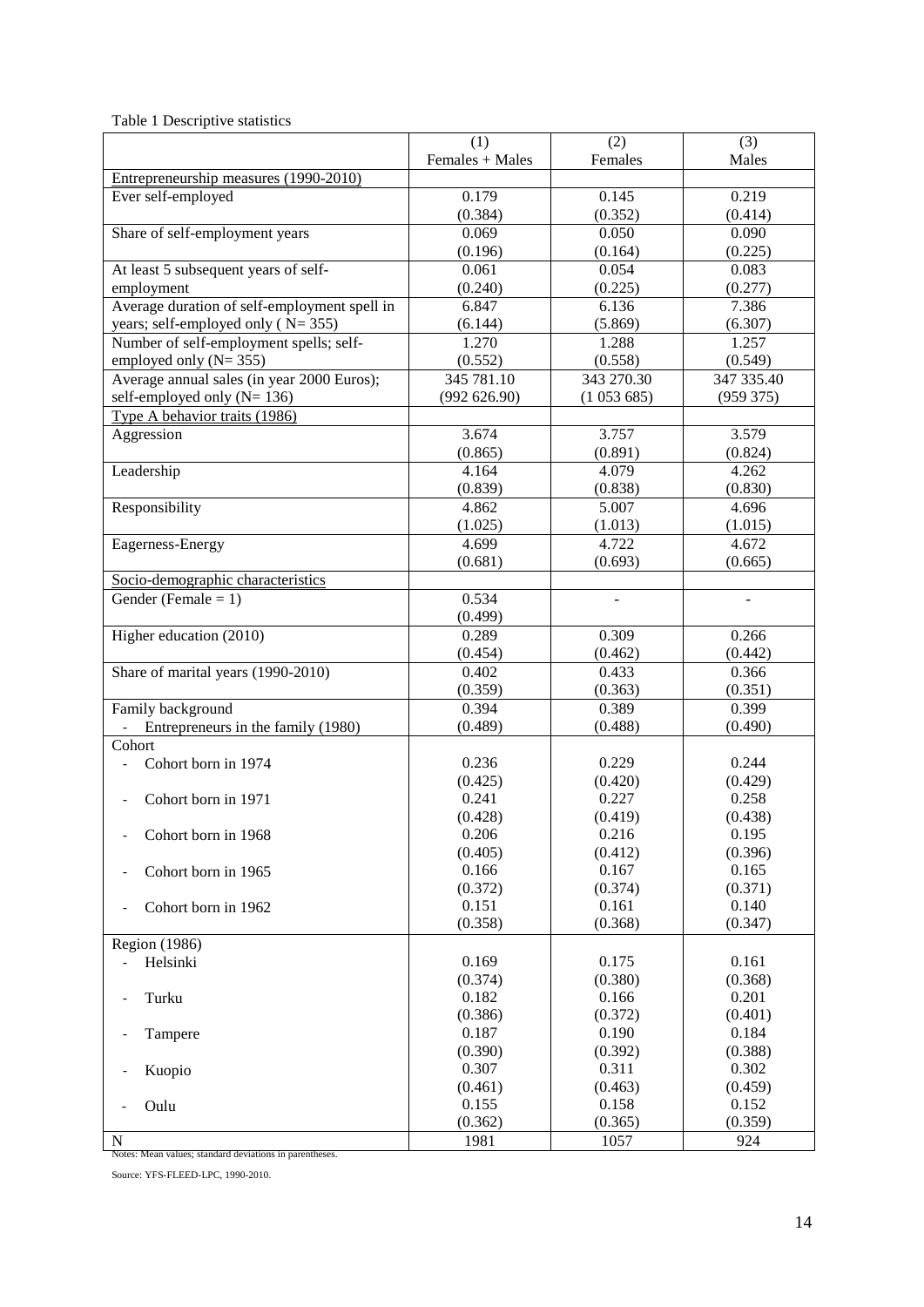### Table 2 Descriptive statistics by self-employment status

|                                    | (1)             | (2)             | (3)        | (4)          |
|------------------------------------|-----------------|-----------------|------------|--------------|
|                                    | Never self-     | Self-employed   | Difference | t-statistics |
|                                    | employed (1990- | $(1990 - 2010)$ |            |              |
|                                    | 2010)           | (at least once) |            |              |
| Personality measures (1986)        |                 |                 |            |              |
| Aggression                         | 3.682           | 3.640           | 0.042      | 0.824        |
|                                    | (0.874)         | (0.819)         |            |              |
| Leadership                         | 4.129           | 4.325           | $-0.196$   | $-3.992***$  |
|                                    | (0.021)         | (0.044)         |            |              |
| Responsibility                     | 4.859           | 4.878           | $-0.019$   | $-0.321$     |
|                                    | (1.025)         | (1.031)         |            |              |
| Eagerness-Energy                   | 4.689           | 4.744           | $-0.055$   | $-1.375$     |
|                                    | (0.687)         | (0.651)         |            |              |
| Socio-demographic characteristics  |                 |                 |            |              |
| Gender (Female = $1$ )             | 0.556           | 0.431           | 0.125      | $4.294***$   |
|                                    | (0.497)         | (0.496)         |            |              |
| Higher education (2010)            | 0.314           | 0.177           | 0.136      | $5.835***$   |
|                                    | (0.464)         | (0.383)         |            |              |
| Share of marital years (1990-2010) | 0.387           | 0.474           | $-0.088$   | $-4.190***$  |
|                                    | (0.357)         | (0.360)         |            |              |
| Family background                  |                 |                 |            |              |
| Entrepreneurs in the family        | 0.366           | 0.521           | $-0.155$   | $-5.460***$  |
| (1980)                             | (0.482)         | (0.500)         |            |              |
| Cohorts (row percentages)          |                 |                 |            |              |
| Cohort born in 1974                | 0.8501          | 0.1499          |            |              |
|                                    |                 |                 |            |              |
| Cohort born in 1971                | 0.8326          | 0.1674          |            |              |
|                                    |                 |                 |            |              |
| Cohort born in 1968                | 0.8235          | 0.1765          |            |              |
|                                    |                 |                 |            |              |
| Cohort born in 1965                | 0.8024          | 0.1976          |            |              |
|                                    |                 |                 |            |              |
| Cohort born in 1962                | 0.7726          | 0.2274          |            |              |
|                                    |                 |                 |            |              |
| Region (1986) (row percentages)    |                 |                 |            |              |
| Helsinki                           | 0.8383          | 0.1617          |            |              |
|                                    | 0.7729          | 0.2271          |            |              |
| Turku                              |                 |                 |            |              |
|                                    |                 |                 |            |              |
| Tampere                            | 0.8383          | 0.1617          |            |              |
|                                    | 0.8207          | 0.1793          |            |              |
| Kuopio                             |                 |                 |            |              |
| Oulu                               | 0.8371          | 0.1629          |            |              |
|                                    |                 |                 |            |              |
| N                                  | 1626            | 355             |            |              |
|                                    |                 |                 |            |              |

N<br>Notes: Mean values of the variables are reported together with the standard deviations in parentheses. Source: YFS-FLEED-LPC, 1990-2010.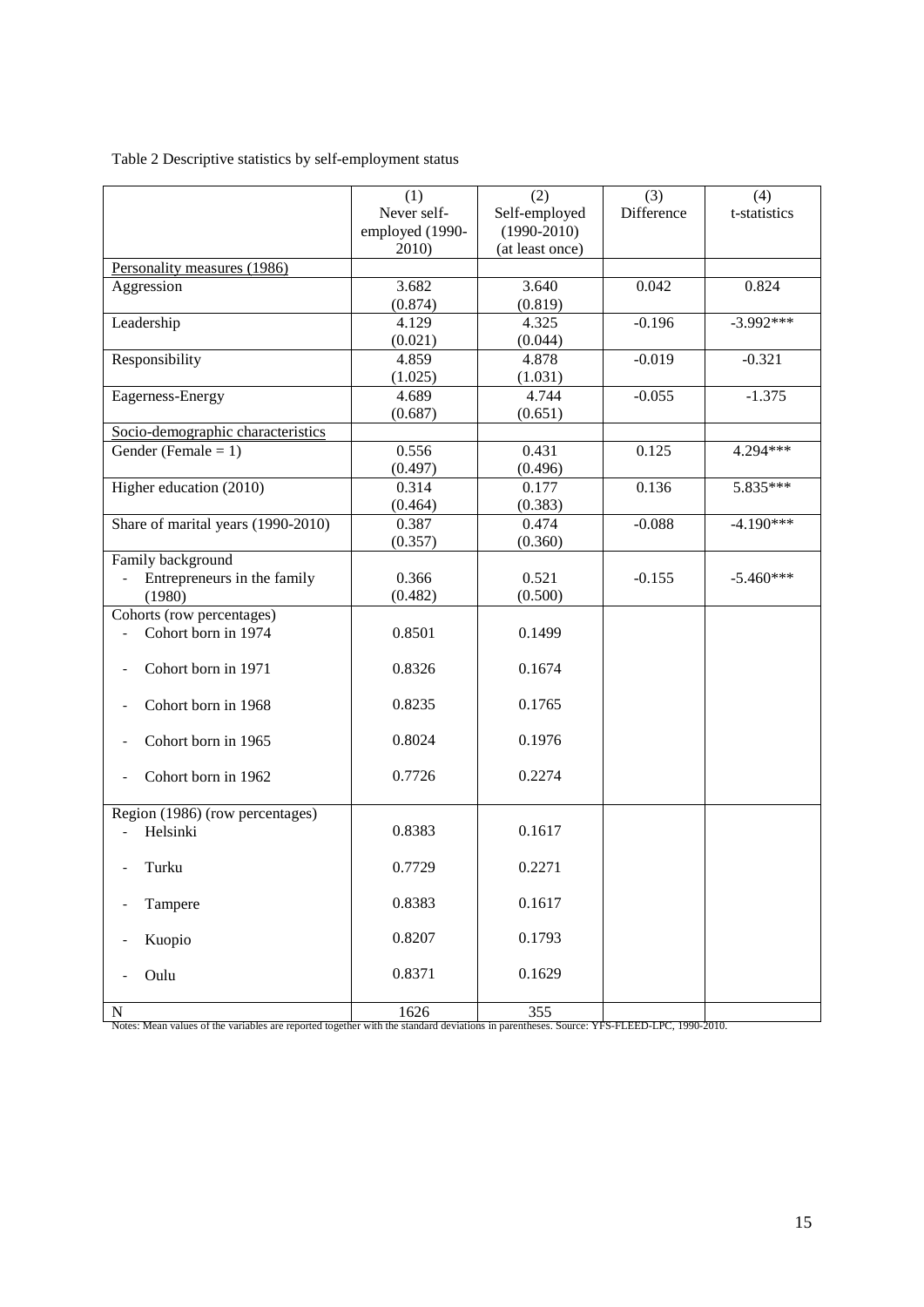Table 3 Correlations between Type A personality and entrepreneurial success measures (entrepreneurs only,  $N =$ 355/136)

|                                                                                                                                                                                                                                                                                                                                                                                  | Aggression | Leadership | Responsibility | Eagerness-<br>Energy |
|----------------------------------------------------------------------------------------------------------------------------------------------------------------------------------------------------------------------------------------------------------------------------------------------------------------------------------------------------------------------------------|------------|------------|----------------|----------------------|
| Average duration of self-<br>employment spells ( $N = 355$ )                                                                                                                                                                                                                                                                                                                     | $-0.062$   | $-0.037$   | $0.113**$      | 0.066                |
| Number of self-employment spells                                                                                                                                                                                                                                                                                                                                                 | 0.000      | $0.097*$   | $0.108**$      | $-0.024$             |
| $(N = 355)$                                                                                                                                                                                                                                                                                                                                                                      |            |            |                |                      |
| Average annual sales $(N = 136)$<br>$\cdots$ $\cdots$ $\cdots$ $\cdots$ $\cdots$ $\cdots$ $\cdots$ $\cdots$ $\cdots$ $\cdots$ $\cdots$ $\cdots$ $\cdots$ $\cdots$ $\cdots$ $\cdots$ $\cdots$ $\cdots$ $\cdots$ $\cdots$ $\cdots$ $\cdots$ $\cdots$ $\cdots$ $\cdots$ $\cdots$ $\cdots$ $\cdots$ $\cdots$ $\cdots$ $\cdots$ $\cdots$ $\cdots$ $\cdots$ $\cdots$ $\cdots$ $\cdots$ | $-0.004$   | $0.232***$ | $-0.053$       | 0.135                |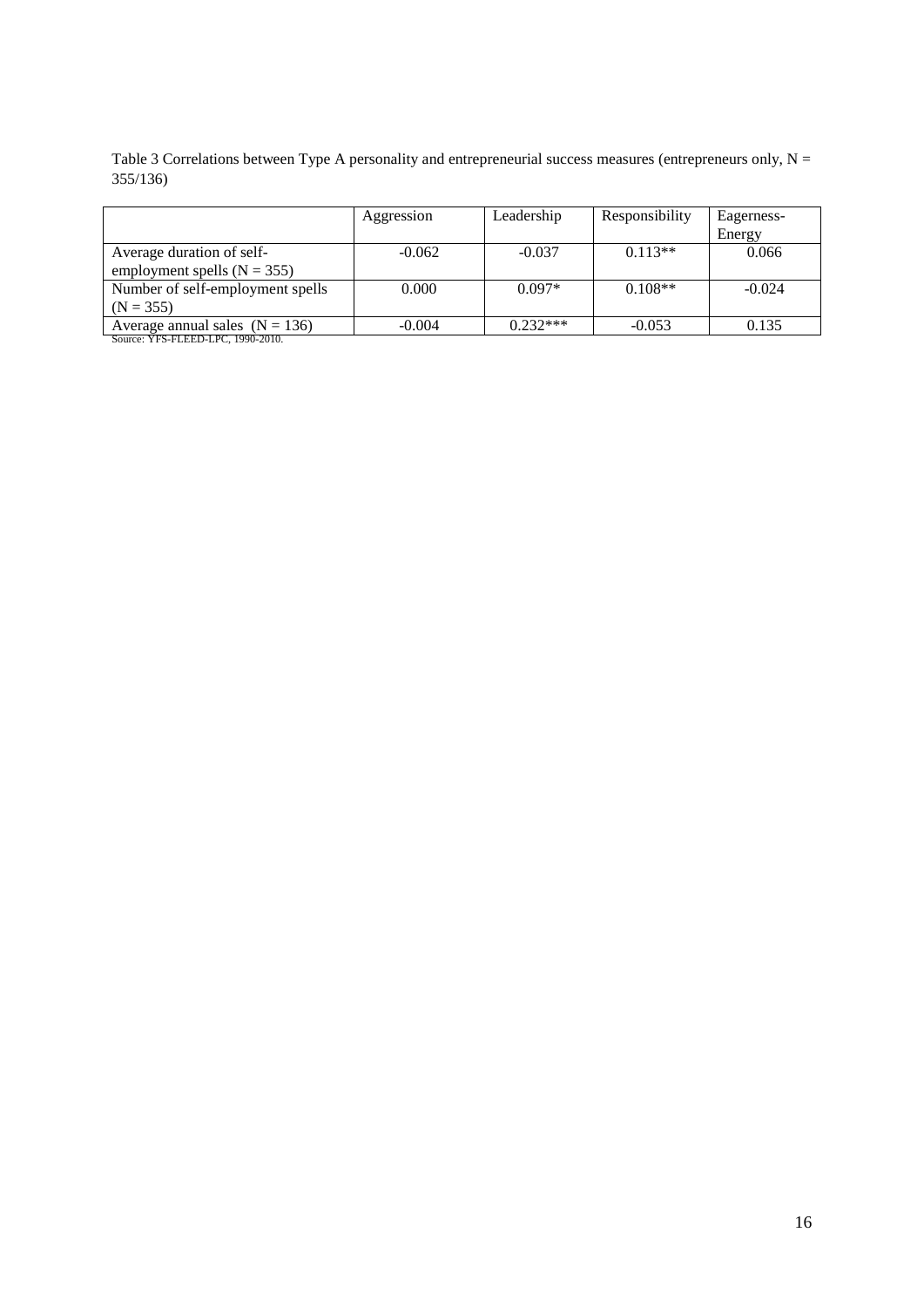| Table 4 Type A personality traits and entrepreneurship; OLS estimation |  |
|------------------------------------------------------------------------|--|
|                                                                        |  |

|                                                                                                                                                                              | (1)                 | (2)                   | (3)                 |
|------------------------------------------------------------------------------------------------------------------------------------------------------------------------------|---------------------|-----------------------|---------------------|
|                                                                                                                                                                              | Ever self-employed  | Share of self-        | At least 5          |
|                                                                                                                                                                              |                     | employment years      | subsequent years of |
|                                                                                                                                                                              |                     |                       | self-employment     |
| Aggression                                                                                                                                                                   | $-0.003$            | 0.000                 | 0.002               |
|                                                                                                                                                                              | (0.008)             | (0.004)               | (0.006)             |
| Leadership                                                                                                                                                                   | $0.040***$          | $0.016***$            | $0.026***$          |
|                                                                                                                                                                              | (0.008)             | (0.004)               | (0.006)             |
| Responsibility                                                                                                                                                               | $-0.007$            | 0.002                 | 0.000               |
|                                                                                                                                                                              | (0.009)             | (0.004)               | (0.007)             |
| Eagerness-Energy                                                                                                                                                             | 0.003               | 0.000                 | $-0.003$            |
|                                                                                                                                                                              | (0.008)             | (0.004)               | (0.006)             |
| Female                                                                                                                                                                       | $-0.048***$         | $-0.026***$           | $-0.040***$         |
|                                                                                                                                                                              | (0.016)             | (0.007)               | (0.012)             |
| University education                                                                                                                                                         | $-0.091***$         | $-0.048***$           | $-0.066***$         |
|                                                                                                                                                                              | (0.017)             | (0.007)               | (0.012)             |
| Family background: mother or                                                                                                                                                 | $0.045***$          | $0.016**$             | $0.026**$           |
| father with self-employment                                                                                                                                                  | (0.017)             | (0.008)               | (0.013)             |
| experience                                                                                                                                                                   |                     |                       |                     |
| Agricultural sector                                                                                                                                                          | $0.796***$          | $0.579***$            | $0.795***$          |
|                                                                                                                                                                              | (0.018)             | (0.037)               | (0.038)             |
| Share of marital years (1990-                                                                                                                                                | $0.068***$          | $0.024**$             | $0.034*$            |
| 2010)                                                                                                                                                                        | (0.024)             | (0.012)               | (0.019)             |
| Cohorts (reference group:                                                                                                                                                    |                     |                       |                     |
| cohort born in 1974)                                                                                                                                                         |                     |                       |                     |
| Cohort born in 1971                                                                                                                                                          | $-0.009$            | $-0.003$              | $-0.002$            |
|                                                                                                                                                                              | (0.022)             | (0.008)               | (0.016)             |
| Cohort born in 1968<br>$\overline{a}$                                                                                                                                        | 0.007               | 0.012                 | 0.006               |
|                                                                                                                                                                              | (0.025)             | (0.010)               | (0.018)             |
| Cohort born in 1965<br>$\overline{\phantom{a}}$                                                                                                                              | $-0.013$            | $0.027**$             | $0.037*$            |
|                                                                                                                                                                              | (0.026)             | (0.012)<br>$0.047***$ | (0.021)             |
| Cohort born in 1962<br>$\qquad \qquad \blacksquare$                                                                                                                          | 0.015               |                       | $0.043*$            |
|                                                                                                                                                                              | (0.029)             | (0.014)               | (0.023)             |
| Region (reference group:                                                                                                                                                     |                     |                       |                     |
| Helsinki)                                                                                                                                                                    |                     |                       |                     |
| Turku                                                                                                                                                                        | $-0.001$            | 0.007                 | 0.005               |
|                                                                                                                                                                              | (0.027)             | (0.012)               | (0.020)<br>0.002    |
| Tampere                                                                                                                                                                      | $-0.004$            | 0.005                 | (0.020)             |
|                                                                                                                                                                              | (0.027)<br>$-0.002$ | (0.012)<br>0.009      | 0.006               |
| Kuopio                                                                                                                                                                       | (0.024)             |                       | (0.018)             |
| Oulu                                                                                                                                                                         | $-0.009$            | (0.010)<br>0.003      | $-0.010$            |
| $\overline{\phantom{a}}$                                                                                                                                                     |                     |                       |                     |
| $R^2$                                                                                                                                                                        | (0.027)             | (0.012)               | (0.020)             |
|                                                                                                                                                                              | 0.1740              | 0.3182                | 0.2488<br>1981      |
| $\mathbf N$<br>Note: Statistically significant at *10%, ** 5% and *** 1% level. Heteroskedasticity robust standard errors in parentheses. Type A personality characteristics | 1981                | 1981                  |                     |

obtained in 1986.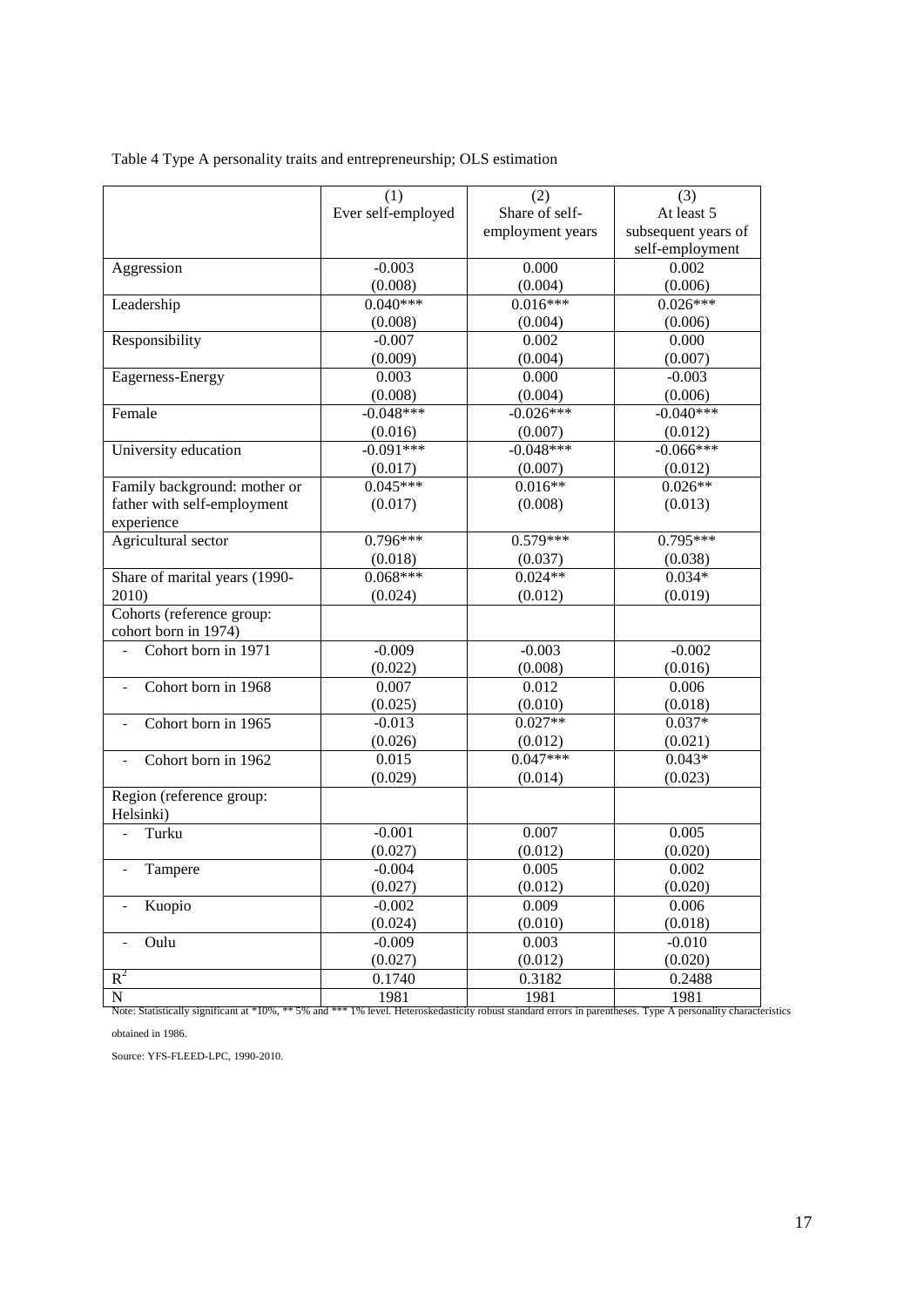|  |  |  |  |  |  |  |  | Table 5 Type A personality traits and entrepreneurship; IV estimation |
|--|--|--|--|--|--|--|--|-----------------------------------------------------------------------|
|--|--|--|--|--|--|--|--|-----------------------------------------------------------------------|

|                                                   | (1)                | (2)              | (3)                 |
|---------------------------------------------------|--------------------|------------------|---------------------|
|                                                   | Ever self-employed | Share of self-   | At least 5          |
|                                                   |                    | employment years | subsequent years of |
|                                                   |                    |                  | self-employment     |
| Aggression                                        | 0.016              | $0.020*$         | 0.020               |
|                                                   | (0.020)            | (0.011)          | (0.016)             |
| Leadership                                        | $0.075***$         | $0.035***$       | $0.039**$           |
|                                                   | (0.019)            | (0.011)          | (0.016)             |
| Responsibility                                    | $-0.022$           | 0.005            | 0.006               |
|                                                   | (0.024)            | (0.012)          | (0.019)             |
| Eagerness-Energy                                  | $-0.050$           | $-0.029*$        | $-0.029$            |
|                                                   | (0.030)            | (0.016)          | (0.024)             |
| Female                                            | $-0.030$           | $-0.030**$       | $-0.045**$          |
|                                                   | (0.023)            | (0.012)          | (0.018)             |
| University education                              | $-0.094$           | $-0.062***$      | $-0.081***$         |
|                                                   | (0.024)            | (0.010)          | (0.017)             |
| Family background: mother or                      | $0.062***$         | $0.021*$         | $0.029*$            |
| father with self-employment<br>experience         | (0.022)            | (0.011)          | (0.017)             |
| Agricultural sector                               | $0.785***$         | $0.600***$       | $0.823***$          |
|                                                   | (0.027)            | (0.042)          | (0.038)             |
| Share of marital years (1990-                     | $0.076***$         | $0.029*$         | $0.042*$            |
| 2010)                                             | (0.029)            | (0.015)          | (0.023)             |
| Cohorts (reference group:<br>cohort born in 1971) |                    |                  |                     |
| Cohort born in 1968                               | 0.016              | $0.021*$         | 0.013               |
|                                                   | (0.026)            | (0.012)          | (0.019)             |
| Cohort born in 1965<br>$\overline{a}$             | 0.019              | $0.038**$        | $0.043*$            |
|                                                   | (0.030)            | (0.016)          | (0.025)             |
| Cohort born in 1962<br>$\overline{a}$             | 0.070              | $0.074***$       | $0.065**$           |
|                                                   | (0.036)            | (0.020)          | (0.029)             |
| Region (reference group:<br>Helsinki)             |                    |                  |                     |
| Turku                                             | 0.007              | 0.009            | $-0.017$            |
|                                                   | (0.034)            | (0.016)          | (0.026)             |
| Tampere<br>$\frac{1}{2}$                          | $-0.004$           | 0.007            | $-0.015$            |
|                                                   | (0.033)            | (0.016)          | (0.027)             |
| Kuopio                                            | 0.004              | 0.013            | $-0.006$            |
|                                                   | (0.031)            | (0.015)          | (0.025)             |
| Oulu<br>$\overline{a}$                            | $-0.002$           | $-0.004$         | $-0.035$            |
|                                                   | (0.035)            | (0.017)          | (0.027)             |
| N                                                 | 1249               | 1249             | 1249                |

obtained in 1986. The instruments are Type A characteristics, obtained in 1983. The first-stage F-statistics on the excluded instruments were 162.14 for

Aggression, 185.83 for Leadership, 65.72 for Responsibility, and 63.89 for Eagerness-Energy.